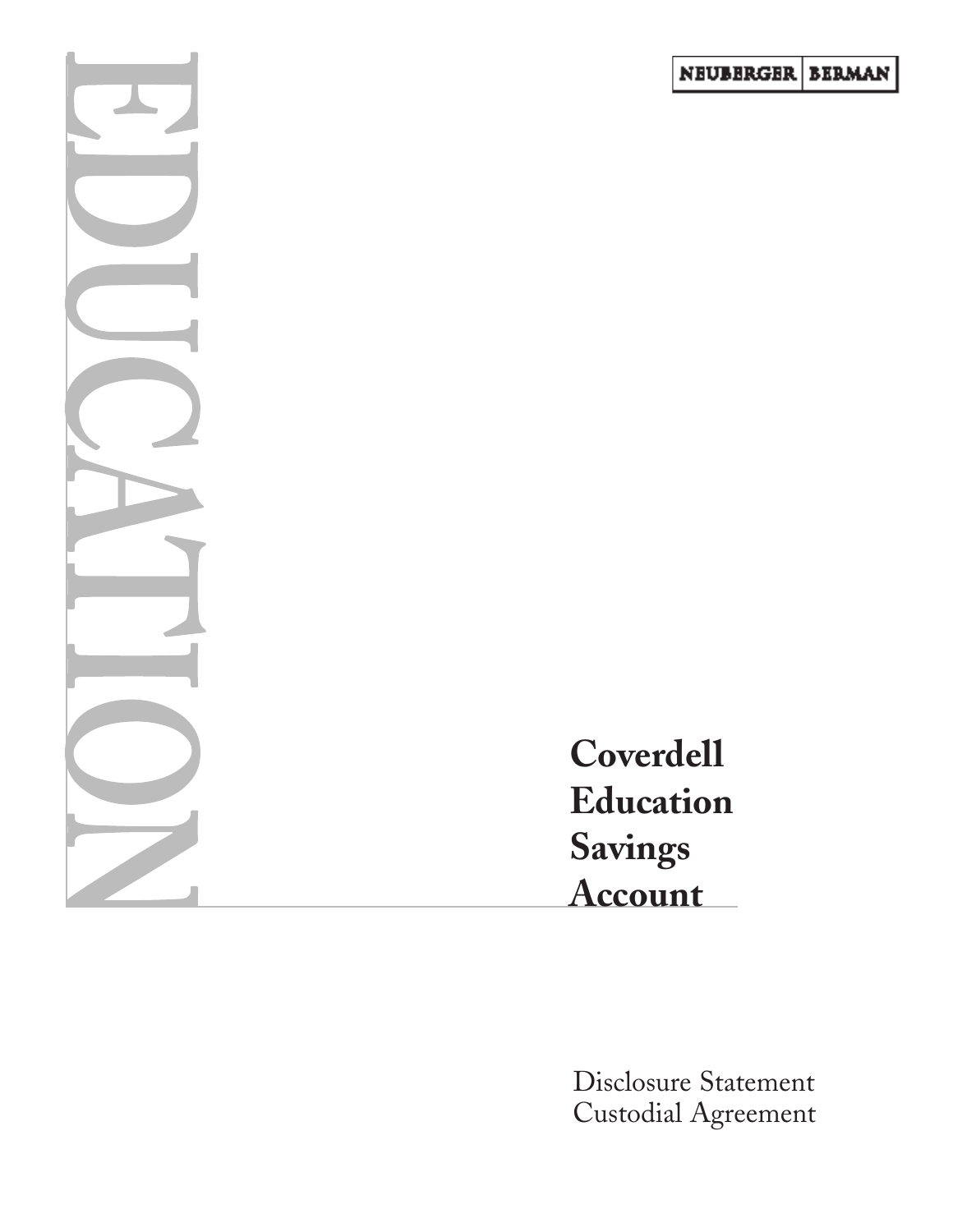| <b>Coverdell Education Savings Account Disclosure Statement</b> | $\mathbf{1}$   |
|-----------------------------------------------------------------|----------------|
| Establishing An Education Savings Account                       | $\mathbf{1}$   |
| Fees And Expenses                                               | $\overline{2}$ |
| Contributions                                                   | $\mathsf{3}$   |
| Education Savings Account Contribution Limits                   | $\overline{4}$ |
| Investments                                                     | $\mathbf 5$    |
| Withdrawals                                                     | 6              |
| Transfers/Rollovers                                             | $\mathsf 9$    |
| <b>Tax Matters</b>                                              | 10             |
| <b>Account Termination</b>                                      | 11             |
| <b>Education Savings Account Documents</b>                      | 11             |
| Additional Information                                          | 11             |
| <b>Coverdell Education Savings Account Custodial Agreement</b>  | 12             |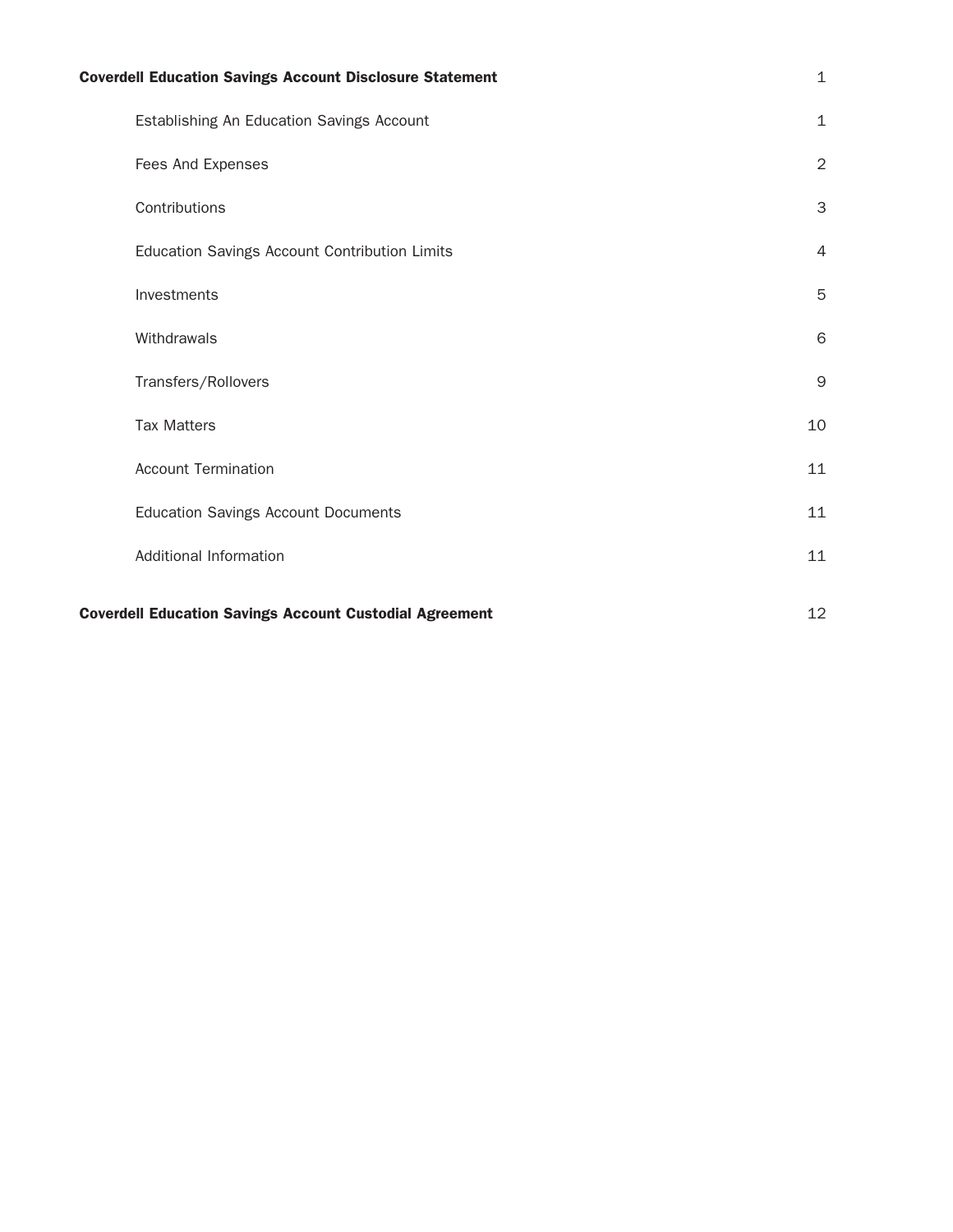# ESTABLISHING AN EDUCATION SAVINGS ACCOUNT

This Disclosure Statement contains information about an Education Savings Custodial Account with State Street Bank and Trust Company as Custodian. An Education Savings Account provides several tax benefits. While contributions to an Education Savings Account are not deductible to the contributor, dividends on and growth of the assets held in the Education Savings Account are not subject to federal income tax. Withdrawals from an Education Savings Account are excluded from income for federal income tax purposes if used for qualified education expenses (described below). State income tax treatment of the Student's Education Savings Account may differ from federal treatment; ask the Student's state tax department or their personal tax advisor for details.

Regular annual contributions to Education Savings Accounts must be made in cash, on behalf of a designated individual (the "Student") who is less than 18 years old at the time of the contribution, and rollover contributions must be made on behalf of a Student who is less than age 30 at the time of the rollover. These age restrictions do not apply to a Student who is a Special Needs Student (defined below). The trustee or custodian must be a bank or other person who has been approved by the Secretary of the Treasury. Contributions may not be invested in life insurance or be commingled with other property except in a common trust or investment fund. The Student's interest in the account must be nonforfeitable at all times. Upon the death of the Student, the account may pass to a beneficiary who has been designated as such and who is a qualifying member of the Student's family (this is explained below). If the account does not pass to such a beneficiary, any balance in the account should be withdrawn by the appropriate representative of the Student's estate within 30 days of the date of death (if not so withdrawn, the taxable amount will nevertheless be treated for federal income tax purposes as if it had been withdrawn). The Student may obtain further information on Education Savings Accounts from any district office of the Internal Revenue Service.

The Donor (the person who establishes the Account) may revoke a newly established Education Savings Account at any time within seven days after the date on which he or she receives this Disclosure Statement. An Education Savings Account established more than seven days after the date of receipt of this Disclosure Statement may not be revoked. To revoke the Education Savings Account, mail or deliver a written notice of revocation to the Custodian at the address which appears at the end of this Disclosure Statement. Mailed notice will be deemed given on the date that it is postmarked (or, if sent by certified or registered mail, on the date of certification or registration). If the Education Savings Account is revoked within the seven-day period, the Donor will receive payment of the entire amount originally contributed into the Education Savings Account, without adjustment for such items as sales charges, administrative expenses or fluctuations in market value.

An Education Savings Account is established on behalf of the Student and is controlled by the Student (or Parent). The Donor making a contribution, if not the Student or Parent, may designate the initial investments in the Education Savings Account, but shall have no further rights, interests or obligations related to the Education Savings Account, except that he or she can make additional contributions, subject to the limits described below.

The New Account Application must be signed by the Donor, and any and all forms, applications, certifications and other documents must be signed by the Parent if the Student has not yet reached the age of majority recognized by the laws of the state of Student's residence ("age of majority").

While the Student remains a minor, the Parent identified in the New Account Application will exercise all of the rights and responsibilities of the Student, including the selection and exchange of Fund shares in which the Education Savings Account is invested. The Custodian's acceptance of the contribution to this Education Savings Account is conditioned on agreement by the Parent of any Student who is a minor to be bound by all of the terms and conditions of this Disclosure Agreement and the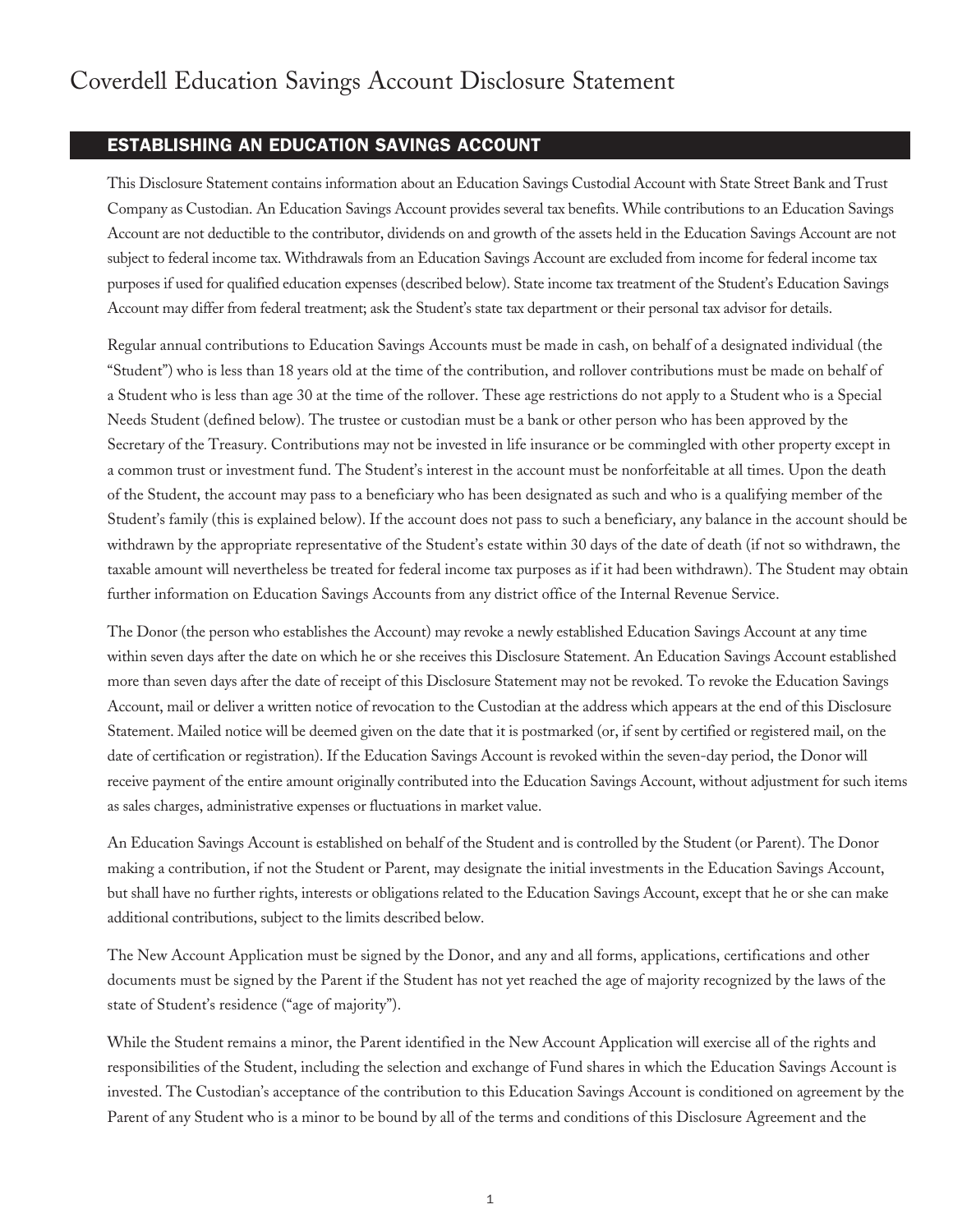provisions set out in Articles I-XI of the Custodial Account Agreement. The Student may notify the Custodian in writing that he or she has reached the age of majority in the state where the Student then resides (and provide any documentation the Custodian may request verifying the fact that he or she has attained such age). Upon receiving such request (and documentation, if requested), the Custodian will recognize the Student as the individual controlling the account with power to exercise all rights and responsibilities related to the Education Savings Account, and the Parent will thereafter have no control or power over the account.

**Note: The Custodian is under no obligation to determine whether any Parent actually holds the legal right and capacity to direct or control a Student's Education Savings Account.** 

# FEES AND EXPENSES

The fees of Neuberger Berman LLC. and the Custodian in connection with the establishment, operation, and termination of the Account shall be established and communicated to the Depositor from time to time. All such fees, together with any expenses (including, but not limited to, fees for legal services and taxes of any kind levied or assessed with respect to the Account) relating to the Account, shall be collected from the cash available in the Account or from the proceeds of Shares sold for this purpose, unless the Depositor, with Neuberger Berman LLC's and the Custodian's consent, pays such fees and expenses by separate check.

If it becomes necessary to sell Shares for this purpose and there are Shares of more than one Fund in the Account, the Depositor shall specify to the Custodian which Shares are to be sold; in the absence of instructions from the Depositor within 10 days of the Custodian's request, it may sell whichever Shares it chooses. Neither Neuberger Berman LLC. nor the Custodian shall be liable on account of the sale of any of the Account's assets under these circumstances.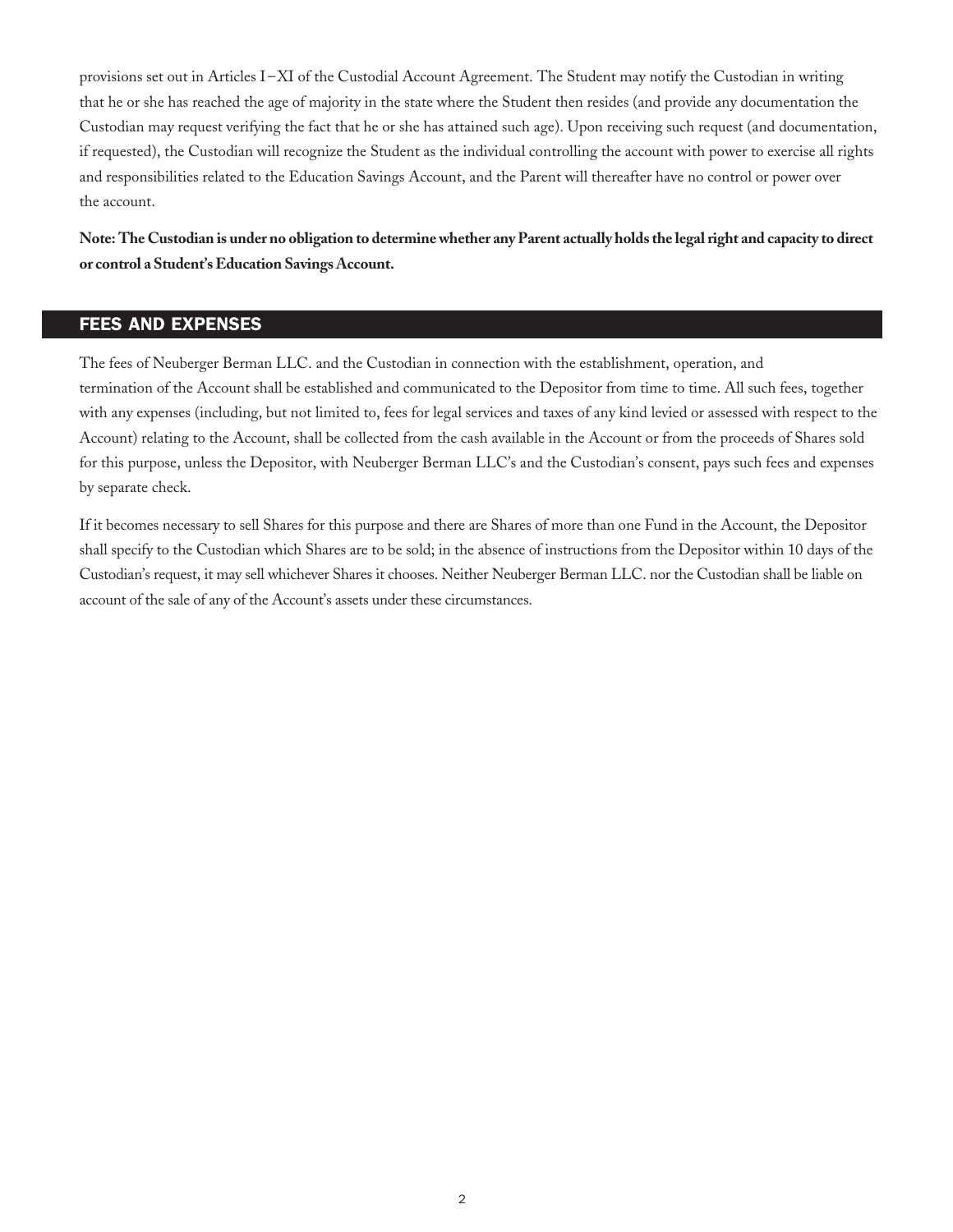# CONTRIBUTIONS

#### Who May Contribute to an Education Savings Account?

Anyone, including the Student, may open and contribute to an Education Savings Account established on the Student's behalf, as long as the Student is less than 18 at the time of the contribution or is a Special Needs Student. Contributions (subject to the limitations described below) may be made for the benefit of a Student who is a Special Needs Student, irrespective of his or her age. The person making the contribution—the "Donor"—can be anyone, even the Student; the Donor does not have to be related to the Student. Beginning January 1, 2002, the Donor may be a corporation or other entity.

A "Special Needs Student" is a Student who, because of a physical, mental or emotional condition (including a demonstrable learning disability), requires additional time to complete his or her education. Any requirements for being a Special Needs Student specified in any IRS regulations or rulings defining this term must also be satisfied.

#### Are Contributions to an Education Savings Account Tax Deductible?

Contributions to an Education Savings Account are not deductible. This is a major difference between Education Savings Accounts and Traditional IRAs.

#### When Can Contributions be made to an Education Savings Account?

A contribution by an individual Donor for the year 2002 or subsequent years may be made by the due date (without extensions) of the individual's federal income tax return for that year. Typically this will be April 15 of the following year.

Also, if the Donor is a corporation or another entity (not an individual), the contribution due date for any year is December 31 of that year.

#### How Much May Be Contributed to an Education Savings Account?

Donors may contribute up to \$2,000 in a calendar year for the benefit of any one Student. For example, if Uncle Joe contributes \$1300 to a Neuberger Berman LLC. Education Savings Account on behalf of Bobby, his nephew, all other contributions made on behalf of Bobby by Uncle Joe or any other potential Donor (such as parents or grandparents) to this or any other Education Savings Account, are limited to \$700 for that tax year.

# **Note: The Custodian is under no obligation, nor can it be, to determine whether the maximum limit for any Student has been reached. It is the Parent's responsibility to consult with the other parent or guardian to determine whether the maximum limits will be exceeded.**

For Donors or other contributors who are individuals with high-income levels, the contribution limits may be reduced below \$2,000. This depends upon the Donor's filing status and the amount of his or her modified adjusted gross income (MAGI). The following table shows how the contribution limits are restricted.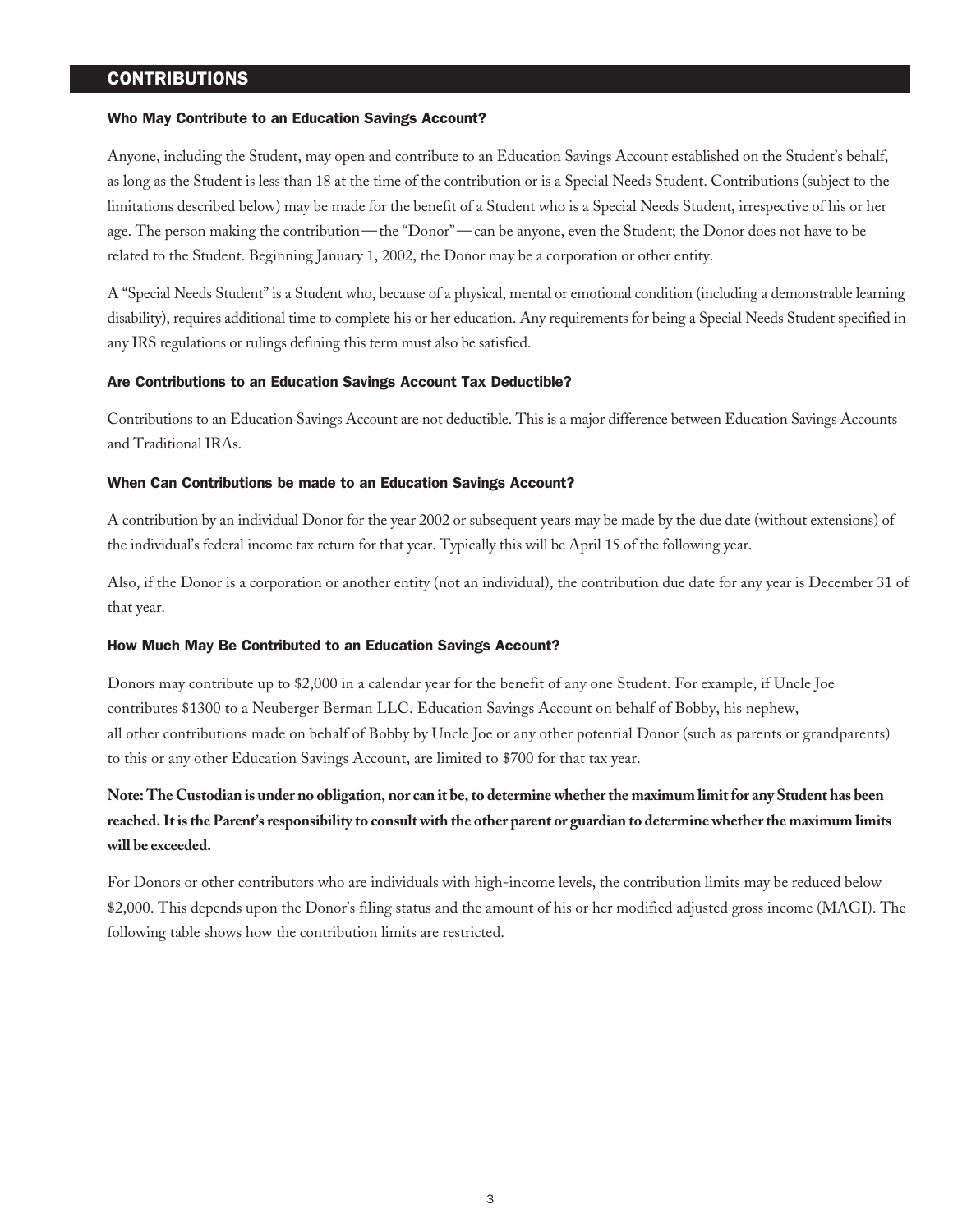## EDUCATION SAVINGS ACCOUNT CONTRIBUTION LIMITS

|                                                                 | If Donor is a<br><b>Single Taxpayer or</b><br><b>Married Filing Separately</b> | <b>If Donor is</b><br><b>Married Filing</b><br><b>Jointly</b> | <b>Then Donor</b><br><b>May Make</b>            |
|-----------------------------------------------------------------|--------------------------------------------------------------------------------|---------------------------------------------------------------|-------------------------------------------------|
|                                                                 | Up to \$95,000                                                                 | Up to \$190,000                                               | <b>Full Contribution</b>                        |
| <b>Modified Adjusted</b><br><b>Gross Income</b><br>(MAGI) Level | More than \$95,000<br>but less than<br>\$110,000                               | More than \$190,000<br>but less than<br>\$220,000             | Reduced Contribution<br>(see explanation below) |
|                                                                 | \$110,000<br>and up                                                            | \$220,000<br>and up                                           | Zero (No Contribution)                          |

**Note: Limits are for years beginning on or after January 1, 2002.** 

## How Are the Limits Calculated for MAGI in the "Reduced Contribution" Range?

If the Donor's MAGI falls in the reduced contribution range, that Donor's contribution limit must be calculated. To do this, multiply the normal contribution limit (\$2,000) by a fraction. The numerator is the amount by which MAGI exceeds the lower limit of the reduced contribution range (\$95,000 if single, or \$190,000 if married filing jointly). The denominator is \$15,000 (single taxpayers) or \$30,000 (married filing jointly). Subtract the amount obtained from multiplying from the normal limit.

For example, assume that a Donor's MAGI for the year is \$197,555 and she is married, filing jointly. The Education Savings Account contribution limit would be calculated as follows:

1. The amount by which MAGI exceeds the lower limit of the reduced contribution range:

 $$197,555 - $190,000 = $7,555$ 

- 2. Divide this by \$30,000: \$7,555  $$30,000 = 0.25183$
- 3. Multiply this by the normal contribution limit of \$2,000:  $0.25183 \times \$2,000 = \$503.66$
- 4. Subtract this from the \$2,000 contribution limit:  $$2,000 - $503.66 = $1,496.34$

This is the contribution limit.

Of course, if one Donor is prevented by these rules from making a full \$2,000 contribution on behalf of a Student, another person (who is not the first Donor's spouse) may be willing to contribute so that the full \$2,000 per year that the law allows will be added to the Student's Education Savings Account.

**Note: The prior rule saying that a contribution to an Education Savings Account could not be made on behalf of a Student for any year when a contribution on the Student's behalf was made to a qualified state tuition program was repealed. This prohibition no longer applies starting in 2002.**

## How Do I Determine MAGI?

For most taxpayers MAGI is the same as adjusted gross income, which is their gross income minus those deductions which are available to all taxpayers even if they don't itemize. (Instructions to calculate AGI are provided with federal income tax Form 1040 or 1040A.) Modified AGI is simply regular AGI adjusted to include certain amounts earned abroad. If a Donor has not earned income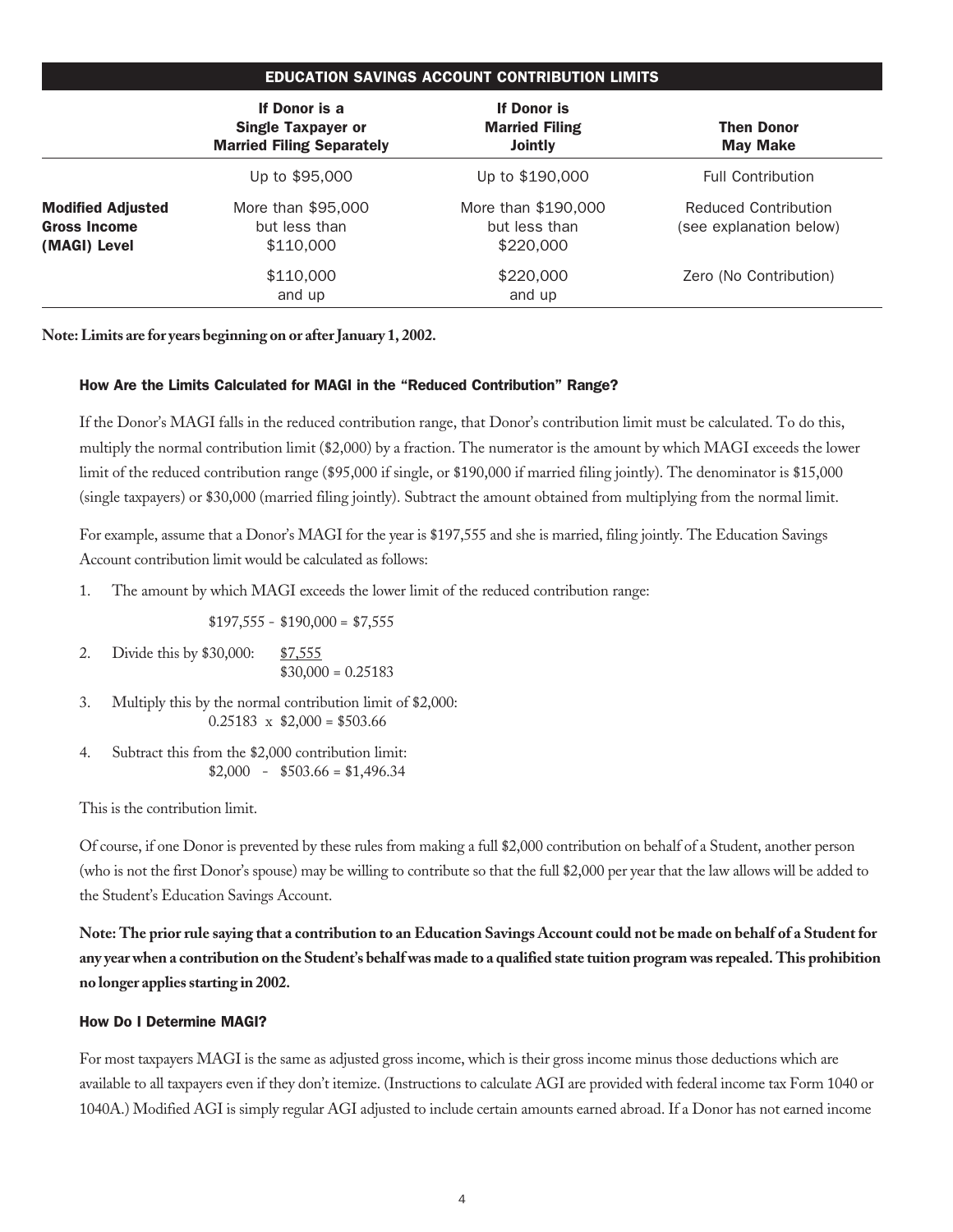in any foreign country, Guam, American Samoa, the Northern Mariana Islands or Puerto Rico, normal AGI should be used in the calculations above.

#### How Are Excess Contributions Penalized?

If more than the maximum is contributed to the Student's Education Savings Account for a year, the excess is subject to a 6% penalty tax. The excess will be subject to an additional 6% penalty tax for each subsequent year that the excess remains in the Education Savings Account.

#### How Are Excess Contributions Corrected?

Excess contributions may be corrected without paying a 6% penalty. To do so, the excess and any earnings on the excess must, in accordance with directions from the Student to the Custodian, be paid to the Student before the first day of the sixth month following the year in which the contribution was made (the "Correction Deadline"). For calendar year taxpayers (most people), this means no later than May 31 of the following year.

One other way to eliminate excess contributions (and possibly avoid the 6% excess contribution penalty tax) is to contribute an amount out of the Education Savings Account to a qualified state tuition program, if there is one available to receive the contribution from the Education Savings Account. This must be done in the same year that the excess contribution was made.

If the Student misses the deadline for either of the two ways to correct an over-contribution mentioned above, the penalty tax of 6% of the excess is due. However, the Student can avoid paying the 6% penalty in a subsequent year by undercontributing in that year. Each dollar of under-contribution offsets a dollar of excess contribution. Any excess contribution, which is not eliminated in this way, will be subject to another 6% penalty tax in the subsequent year.

#### What Happens if the Excess Contribution Is Not Corrected by Correction Deadline?

Any excess contribution withdrawn after the correction deadline for the year for which the contribution was made will subject the Student to the 6% excise tax.

Unless an exception applies, the excess contribution and any earnings accrued on it withdrawn after the correction deadline will be includable in the Student's taxable income and may be subject to a 10% withdrawal penalty.

# May a Contribution be Made to a Qualified State Tuition Program in the Same Year as a Contribution to an Education Savings Account Is Made?

Yes. Under prior rules a Donor could not contribute to an Education Savings Account in any year in which a contribution was made to a qualified state tuition program for the same Student. (A qualified state tuition program allows taxpayers to pay for a child's tuition in advance.) Under these prior rules, any amount contributed to an Education Savings Account in the same year that a contribution was made to a prepaid state tuition plan on behalf of the Student was an excess contribution, subjecting the Student to the 6% penalty tax discussed above. However, these prior rules do not apply to years beginning January 1, 2002.

## INVESTMENTS

#### How Are Education Savings Account Contributions Invested?

The Donor indicates the initial investment elections on the New Account Application. Thereafter, the Student controls the investment by making choices among the available Fund(s) in accordance with the Fund rules. Investments must be in one or more of the Fund(s) available from time to time as listed in the New Account Application for the Education Savings Account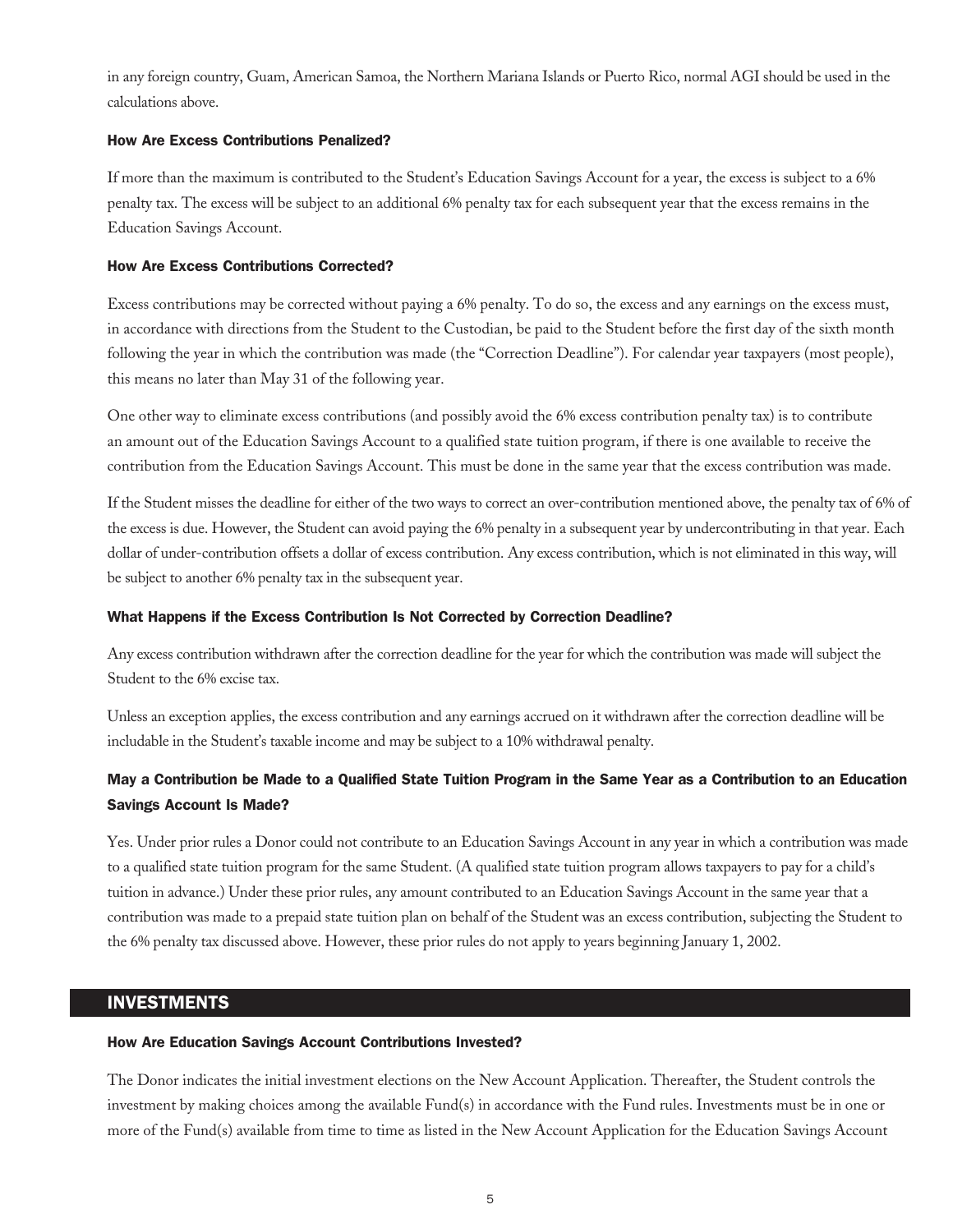or in an investment selection form provided with the Education Savings Account New Account Application or from the Fund Distributor or Service Company. The investments of the Student's Education Savings Account are directed by giving the investment instructions to the Distributor or Service Company for the Fund(s). Since the Student controls the investment of the Education Savings Account, he or she is responsible for the investment results achieved; neither the Custodian, the Distributor nor the Service Company has any responsibility for any loss or diminution in value occasioned by the Student's exercise of investment control. Transactions for the Education Savings Account will generally be at the applicable public offering price or net asset value for shares of the Fund(s) involved next established after the Distributor or the Service Company (whichever may apply) receives proper investment instructions from the Student; consult the current prospectus for the Fund(s) involved for additional information.

Before making any investment, read carefully the current prospectus for any Fund under consideration as an investment for the Education Savings Account. The prospectus will contain information about the Fund's investment objectives and policies, as well as any minimum initial investment or minimum balance requirements and any sales, redemption or other charges.

Because mutual fund shares fluctuate in value, the growth in value of the Education Savings Account cannot be guaranteed or projected.

#### Are There Any Restrictions on the Use of the Education Savings Account Assets?

The tax-exempt status of the Education Savings Account will be revoked if the Student engages in any of the prohibited transactions listed in Code Section 4975. Upon such revocation, the Education Savings Account is treated for federal income tax purposes as if it had distributed its assets to the Student. The taxable portion of the amount in the Education Savings Account will be subject to federal income tax unless the requirements for a tax-free withdrawal are satisfied (see below). Also, the Student may be subject to a 10% penalty tax on the taxable amount.

#### What Is A Prohibited Transaction?

Generally, a prohibited transaction is any improper use of the assets in the Student's Education Savings Account. Some examples of prohibited transactions are:

- Direct or indirect sale or exchange of property between the Student and his/her Education Savings Account.
- Transfer of any property from the Student's Education Savings Account to himself/herself or from himself/herself to his/her Education Savings Account.

The Education Savings Account could lose its tax-exempt status if the Student uses all or part of the interest in his/her Education Savings Account as security for a loan or borrows any money from his/her Education Savings Account. Any portion of the Student's Education Savings Account used as security for a loan will be treated as a distribution in the year in which the money is borrowed. This amount may be taxable and the Student may also be subject to the 10% premature withdrawal penalty on the taxable amount.

# WITHDRAWALS

#### When Can Withdrawals Be Made from an Education Savings Account?

A withdrawal from the Education Savings Account can be made at any time. If the withdrawal meets the requirements discussed below, it is tax-free. This means that no federal income tax is due, even though the withdrawal includes dividends or gains on the Fund shares while held in the Education Savings Account.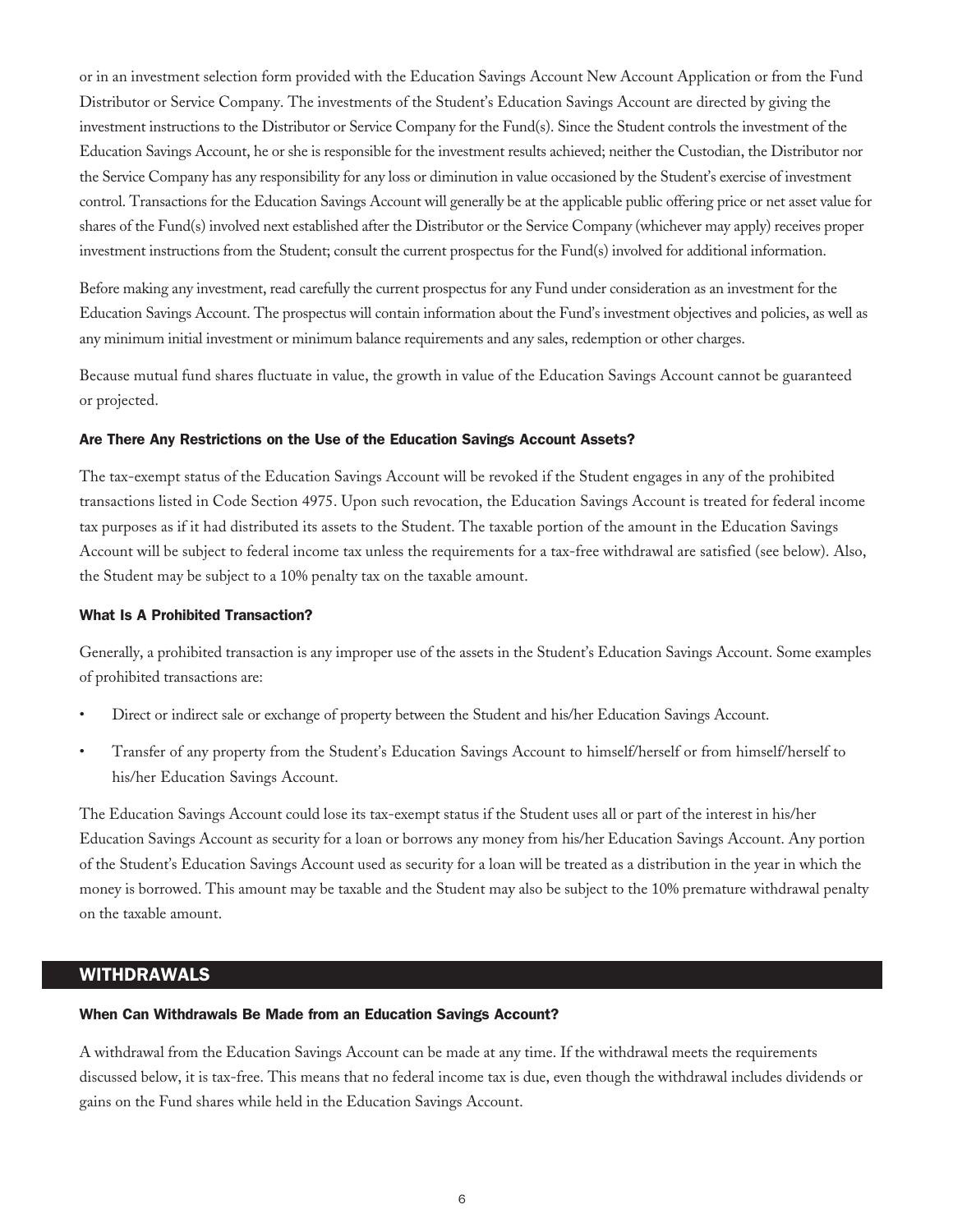#### When Are Withdrawals Mandatory?

Any amount remaining in the account as of the Student's 30th birthday must be withdrawn by the Student within 30 days after the Student's birthday, and any dividends or gains will then be subject to federal income tax and penalty (unless an exception applies.) The Student can avoid these tax consequences if, before reaching age 30, the Student rolls over or transfers his/her account balance, or changes the Designated Beneficiary of his/her Education Savings Account, to another member of his/her family. (See **Transfers/Rollovers** below.) The Custodian will not automatically distribute the Education Savings Account to the Student in the absence of a proper withdrawal request. If the Student has not withdrawn the amount in his/her account by the end of this 30-day period, under IRS rules, the Custodian must report the account balance to the IRS as if it had been distributed to the Student (this is called a "deemed distribution" in the IRS rules) and thereafter the Student's account will be treated as a taxable account. The preceding rules do not apply to the Student if the Student is a Special Needs Student. A Special Needs Student may continue to maintain his or her Education Savings Account after his or her 30th birthday and continue using the Account for eligible education expenses.

#### What Happens if the Student Should Die?

If the Student dies before withdrawing the entire account balance, the Education Savings Account will pass to the beneficiary designated in the New Account Application (or in a subsequent designation). If the beneficiary is a member of the Student's family and either under age 30 or a Special Needs Student, the account balance may remain in the Education Savings Account and used for the qualifying educational expenses of the new Designated Beneficiary. Or the account balance may be withdrawn by the beneficiary and rolled over to another Education Savings Account for the benefit of the new beneficiary.

If the Designated Beneficiary is not a family member who is either under age 30 or a Special Needs Student, the beneficiary should withdraw the amount in the Account, and any earnings or gains withdrawn by that beneficiary will be taxable. However, the Custodian will not automatically distribute the Education Savings Account following the Student's death in the absence of a proper withdrawal request. If not withdrawn in full, the Custodian must report the account balance as if it had been withdrawn by the beneficiary (another type of "deemed distribution" under IRS rules) and the Account will be treated as a taxable account of the beneficiary. If the account balance does not pass to a Designated Beneficiary (for example, if no designation of beneficiary has been filed with the Custodian or if no Designated Beneficiary survives the Student), it must be withdrawn by the Student's estate within 30 days after the Student's death. If not withdrawn within this 30-day period, under IRS rules, the Custodian must report the account balance to the IRS as if it had been distributed (also a "deemed distribution" under IRS rules) and thereafter treat the account as a taxable account.

#### What Are the Requirements for a Federal Tax-Free Withdrawal?

To be tax-free, a withdrawal from an Education Savings Account must meet certain requirements.

First, the amounts withdrawn must be made to cover the cost of "qualified education expenses" incurred by the Student. Qualified education expenses incurred by a Student can be either "qualified higher education expenses" or "qualified elementary and secondary education expenses."

Second, the amount of the withdrawal in a year must not exceed the Student's qualified education expenses for that year.

These important terms are defined as follows:

• *Qualified Higher Education Expenses* include expenses for tuition, books, supplies, and equipment required for enrollment or attendance at an *eligible educational institution* of any Student or expenses for special needs services in the case of a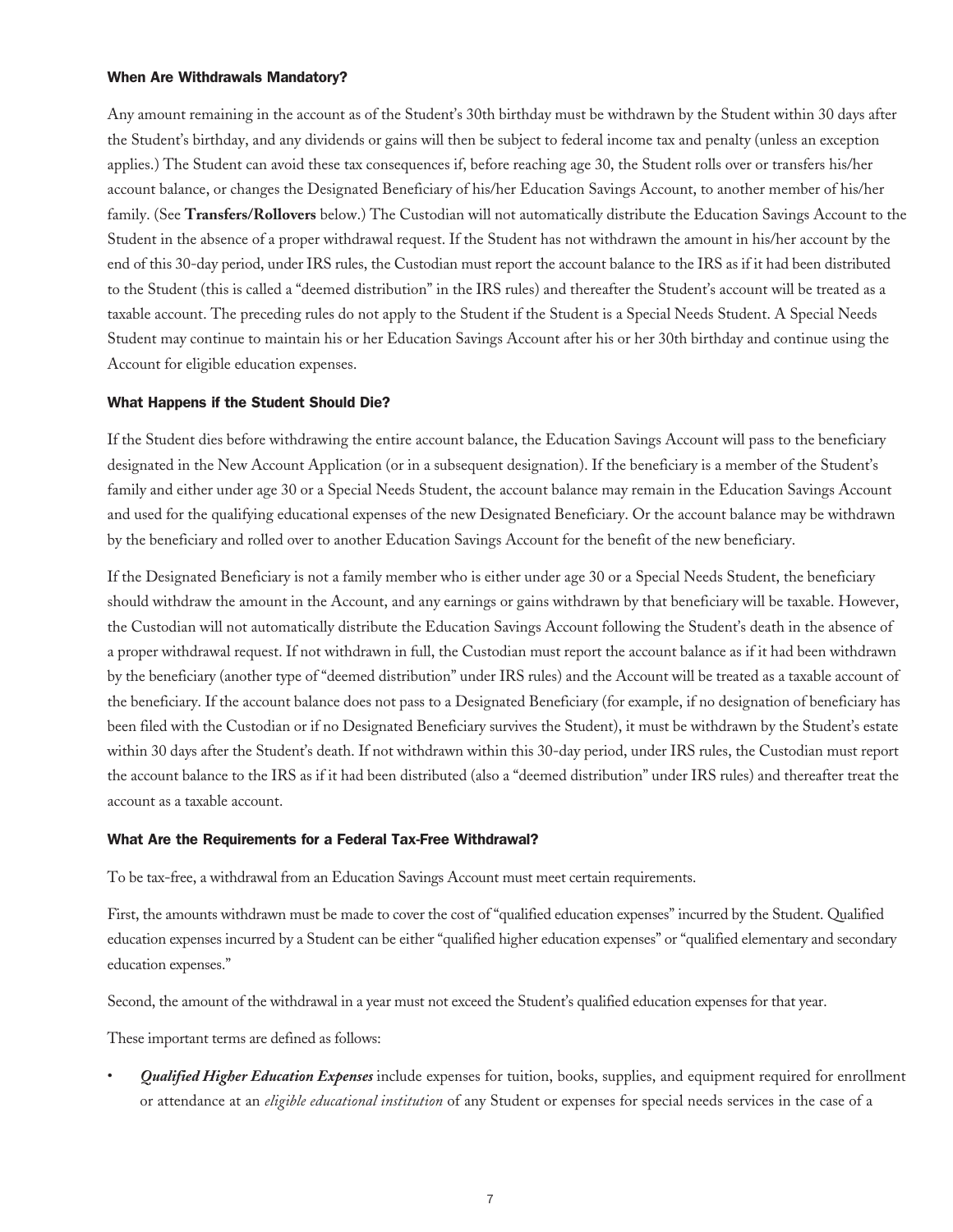Special Needs Student which are incurred in connection with such enrollment or attendance. For students attending an eligible educational institution at least half-time, qualified higher education expenses also include room and board.

**(Note: Room and board costs are the greater of the room and board allowance applicable to a Student, as determined by the eligible educational institution or for Students residing in housing owned or operated by the eligible educational institution, the actual invoice amount charged by the institution for the period.) Also, qualified expenses include amounts contributed to a qualified state tuition program.** 

- *Eligible Educational Institutions* include most colleges, universities, vocational schools, or other postsecondary educational institutions. The Student should check with his or her school to verify that it is an eligible educational institute as described in section 481 of the Higher Education Act of 1965.
- *Qualified Elementary and Secondary Expenses* include expenses for tuition, fees, academic tutoring, special needs services in the case of a Special Needs Student, books, supplies, and other equipment which are incurred in connection with the enrollment or attendance of the Student as an elementary or secondary school student at a public, private or religious school. Such expenses also include cost of room and board (for boarding school), uniforms, transportation, and supplementary items and services (including extended day programs) which are required or provided in connection with the Student's attendance or enrollment, and cost of purchasing computer equipment and software and related technology (but not sports, games or hobby-related software, unless predominantly educational in nature) or Internet access and related services, if such technology, equipment, or services are to be used by the Student and his or her family during any year in which the Student is in school.

A *School* for these purposes is any school which provides elementary education or secondary education (K through 12), as determined in accordance with applicable state law. The school can be public, private or religious.

## How Are Withdrawals From An Education Savings Account Taxed if the Tax-Free Requirements Are not Met?

If the withdrawal does not meet the tax-free requirements discussed above, the general rule is that the amount equal to the principal contributions will not be taxed, nor will the 10% withdrawal penalty apply to principal. However, that portion of the account attributable to dividends or gains is includable in the Student's gross income in the taxable year of withdrawal, and may be subject to the 10% withdrawal penalty. A portion of each nonqualifying withdrawal will be considered a nontaxable return of principal contributions, based on the ratio of total principal contributions to the total value of the account.

A special rule may apply if the amount withdrawn exceeds the Student's qualified education expenses in a year. In this case, the amount that may be excluded from income for tax purposes is determined by first determining the ratio that the qualified education expenses bear to the actual withdrawal. The portion of the withdrawal that is potentially subject to taxation—the amount of gains or dividends—is then multiplied by that ratio. The resultant sum is the amount excludable from income. The following example explains this formula:

In 2010, John withdraws \$9,000 from his Education Savings Account, of which \$4,000 is attributable to dividends or gains. John's qualified education expenses total only \$7,000 for that year. Therefore, 77% (\$7,000/\$9,000) of the withdrawal is attributable to educational expenses. So, \$3,080 (77% of \$4,000) is excludable from income and the difference, \$920, is includable in John's taxable income and possibly subject to the 10% penalty tax.

Taxable withdrawals of dividends and gains from an Education Savings Account are treated as ordinary income. Withdrawals of taxable amounts from an Education Savings Account are not eligible for averaging treatment currently available to certain lump sum distributions from qualified employer-sponsored retirement plans, nor are such withdrawals eligible for capital gains tax treatment.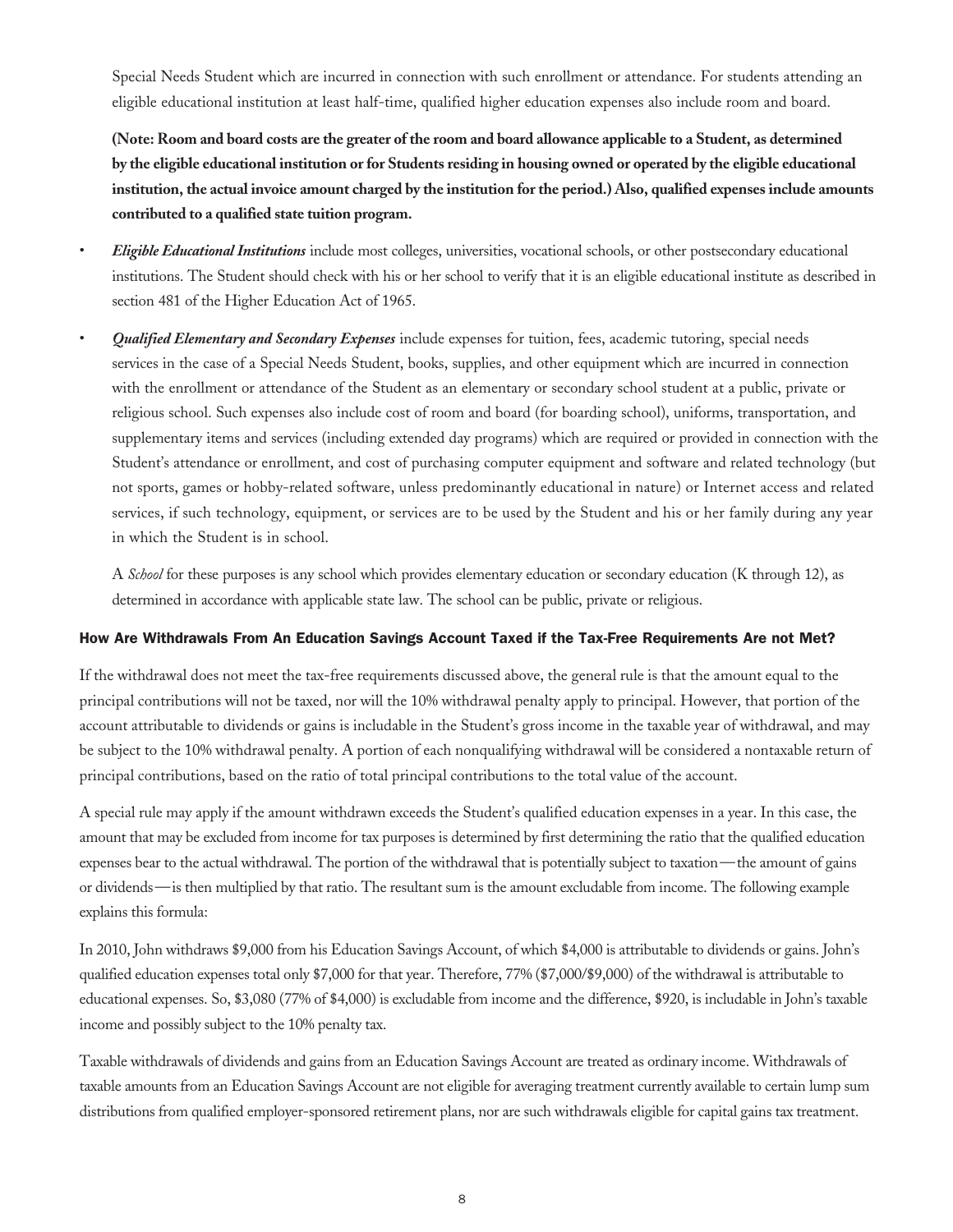The receipt of any taxable withdrawal from an Education Savings Account may also be subject to a 10% penalty tax, unless:

The withdrawal is paid to the Student's estate within 30 days of the Student's death;

The withdrawal is paid to the Student on account of the Student's disability; or

The withdrawal is equal to or less than the amount of a scholarship or other tax-free educational assistance the Student receives.

**Note: The Custodian is not responsible for monitoring withdrawals or determining whether any withdrawal is being made by any individual for education expenses, nor is the Custodian responsible for determining what taxes or penalties, if any, may apply.**

#### How Does Receipt of a Tax-Free, Qualified Withdrawal Affect Available Education Tax Credits?

Under prior rules, if the Student received a tax-free distribution from an Education Savings Account in a particular tax year, none of the Student's education expenses for that year could be claimed as the basis for a Hope Scholarship Credit or Lifetime Learning Credit.

Effective as of January 1, 2002, education expenses may be claimed as the basis for a Hope Scholarship Credit or Lifetime Learning Credit in the same year that a Student receives a tax-free distribution from an Education Savings Account, as long as the distribution is not used for the same educational expenses for which a credit is claimed.

Business expense deductions for job-related educational courses may not be claimed with respect to any amount of education expenses paid for with a distribution from an Education Savings Account.

The Student should always consult his/her tax advisor to determine whether he/she may claim a deduction for educational expenses in the same year as he/she receives a tax-free distribution from an Education Savings Account.

# TRANSFERS/ROLLOVERS

# Can a Distribution Be Transferred or Rolled Over From an Employer's Retirement Plan into an Education Savings Account?

Distributions from qualified employer-sponsored retirement plans or 403(b) arrangements (for employees of tax-exempt employers) are **not** eligible for rollover or direct transfer to an Education Savings Account. Nor are withdrawals from IRAs.

## Can Rollovers Be Made From One Education Savings Account to Another Education Savings Account?

Amounts rolled over from one Education Savings Account to another Education Savings Account are permitted only if the receiving Education Savings Account is for the Student's benefit or for the benefit of a family member who either is under age 30 at the time of the rollover or is a Special Needs Student. Such a rollover must be completed within 60 days after the withdrawal from the first Education Savings Account. After making one rollover from an Education Savings Account, another such rollover from the same Account cannot be made until a full year (365 days) has gone by. In addition, after Education Savings Account assets are rolled over from one such Account to another, a second rollover of the same assets cannot be made for a full year.

## Can the Beneficiary of an Education Savings Account be Changed?

Instead of rolling over an Education Savings Account to another Education Savings Account, the Student may simply change the Designated Beneficiary of his account to a family member who is either under the age of 30 or a Special Needs Student. This can be done at any time.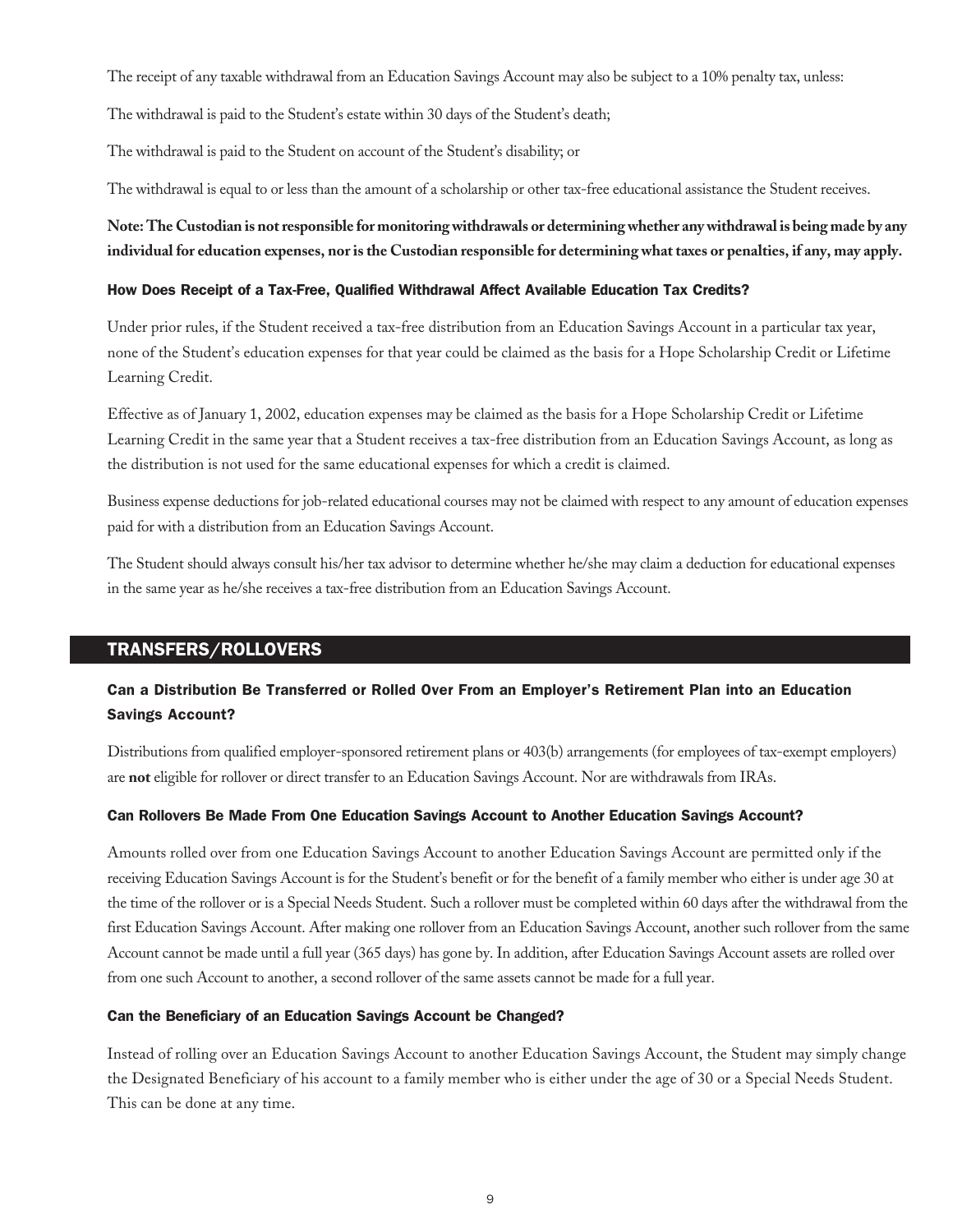# **(Note: This approach can be used up to the day before the Student's 30th birthday to avoid the tax and penalty that may otherwise apply if a distribution is required because the Student reaches age 30.) (See When are withdrawals mandatory?)**

## Who Is a Member of the Student's Family?

Family members include the Student and any of the following who are under age 30 or a Special Needs Student: (i) the Student's spouse, (ii) the Student's children and their descendants, stepchildren and their descendants, siblings and their children, parents and grandparents, stepparents, and spouses of all of the foregoing, or (iii) an individual who is a first cousin of the Student.

## How Do Rollovers Affect Education Savings Account Contribution Limits?

Rollover contributions, if properly made, do not count toward the maximum contribution. Also, rollovers from one Education Savings Account to another can be made even during a year when the Donor is not eligible to contribute to an Education Savings Account (for example, because MAGI for that year is too high).

# TAX MATTERS

## What Reports Does the Custodian Issue?

The Custodian will report all withdrawals to the IRS and the recipient on the appropriate form. The Custodian will also report "deemed distributions" from the Account (described above).

The Custodian will report to the IRS the year-end value of the Account and the amount of any rollovers or regular contributions made for a calendar year.

## What Tax Information Must the Student Report to the IRS?

The appropriate tax reporting form must be filed with the IRS for each taxable year for which an excess contribution is made or in which there is a withdrawal that is subject to the 10% penalty tax.

# Are Education Savings Account Withdrawals Subject to Withholding?

Federal income tax withholding requirements have not been established by the law or by IRS regulations or rulings. Consult a tax advisor or the IRS for the latest information on withholding requirements on taxable withdrawals from an Education Savings Account.

# Are the Earnings on Education Savings Account Funds Taxed?

Any dividends on, or growth of, investments held in an Education Savings Account are generally exempt from federal income taxes and will not be taxed when withdrawn, unless the tax-exempt status of the Education Savings Account is revoked. If a withdrawal qualifies as a tax-free withdrawal (see above), amounts reflecting earnings or growth of assets in the Education Savings Account will not be subject to federal income tax.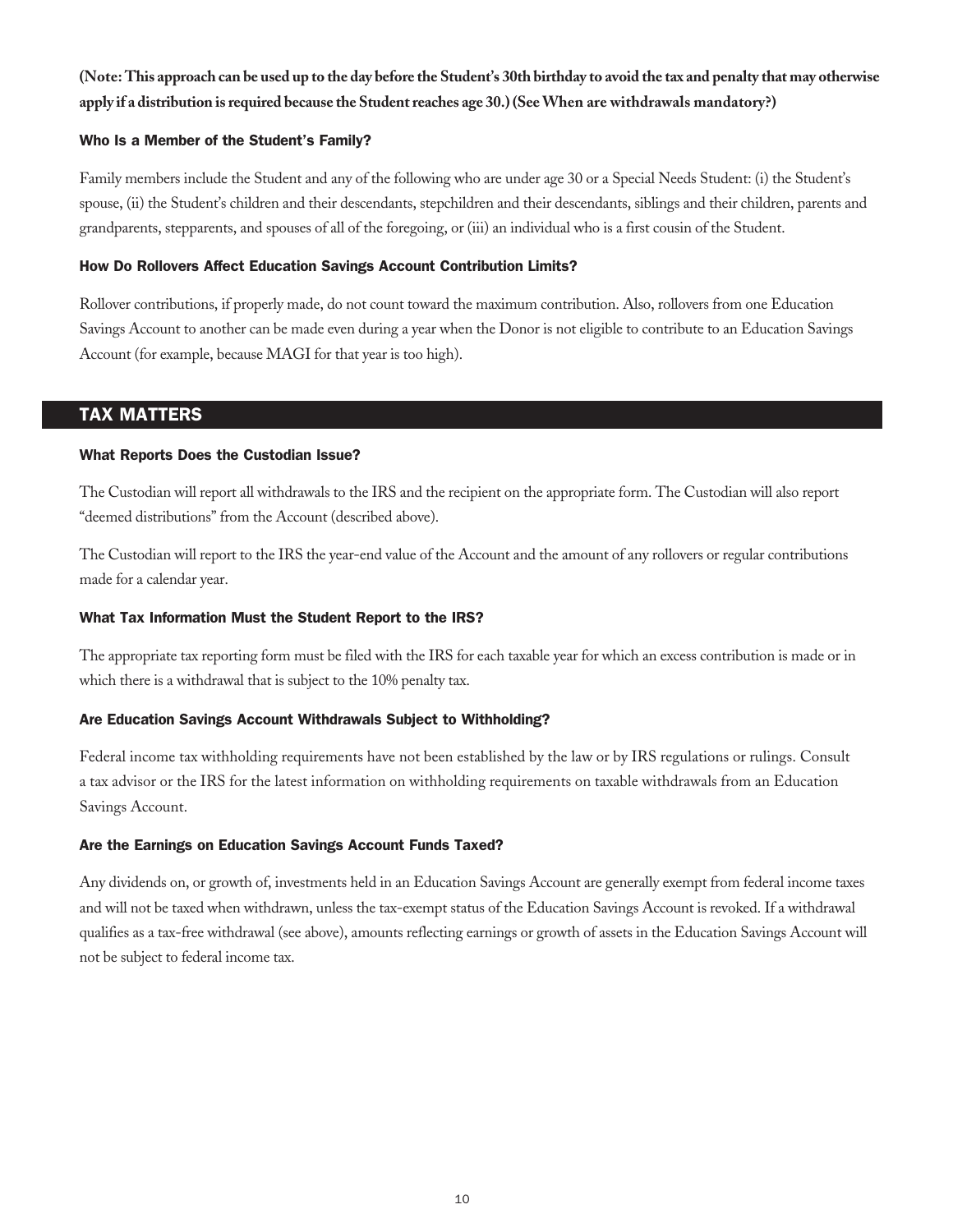# ACCOUNT TERMINATION

The Student may terminate the Education Savings Account at any time after its establishment by sending a completed withdrawal form (or other instructions in a form acceptable to the Custodian), or a transfer authorization form, to:

**Neuberger Berman Funds Boston Service Center P.O. Box 8403 Boston, MA 02266-8403**

An Education Savings Account with State Street Bank and Trust Company will terminate upon the first to occur of the following:

The date the Student's properly executed withdrawal form or instructions (as described above) withdrawing the total Education Savings Account balance is received and accepted by the Custodian.

The date the Education Savings Account ceases to qualify under the tax code.

The transfer of the Education Savings Account to another custodian/trustee.

The rollover of the amounts in the Education Savings Account to another custodian/trustee.

Any outstanding fees must be received prior to such a termination of an Education Savings Account.

The amount received from an Education Savings Account upon termination of the account will be treated as a withdrawal, and thus the rules relating to Education Savings Account withdrawals will apply. For example, if the Education Savings Account is terminated and distributions are not made for qualified education expenses, the 10% penalty may apply to the taxable amount received.

# EDUCATION SAVINGS ACCOUNT DOCUMENTS

The terms contained in Articles I to X of the State Street Bank and Trust Company Education Savings Custodial Account document are generally in the form promulgated by the IRS in Form 5305-EA for use in establishing an Education Savings Account under Code Section 530. If the IRS issues an amended or revised Form 5305-EA, the Custodian will adopt the provisions of such amended or revised Form 5305-EA as an amendment hereto, accordingly. IRS approval relates only to the form of Articles I to X and will not be an approval of the merits of the Education Savings Account or of any investment permitted by the Education Savings Account.

## ADDITIONAL INFORMATION

For additional information write to the address above or call **800.877.9700.**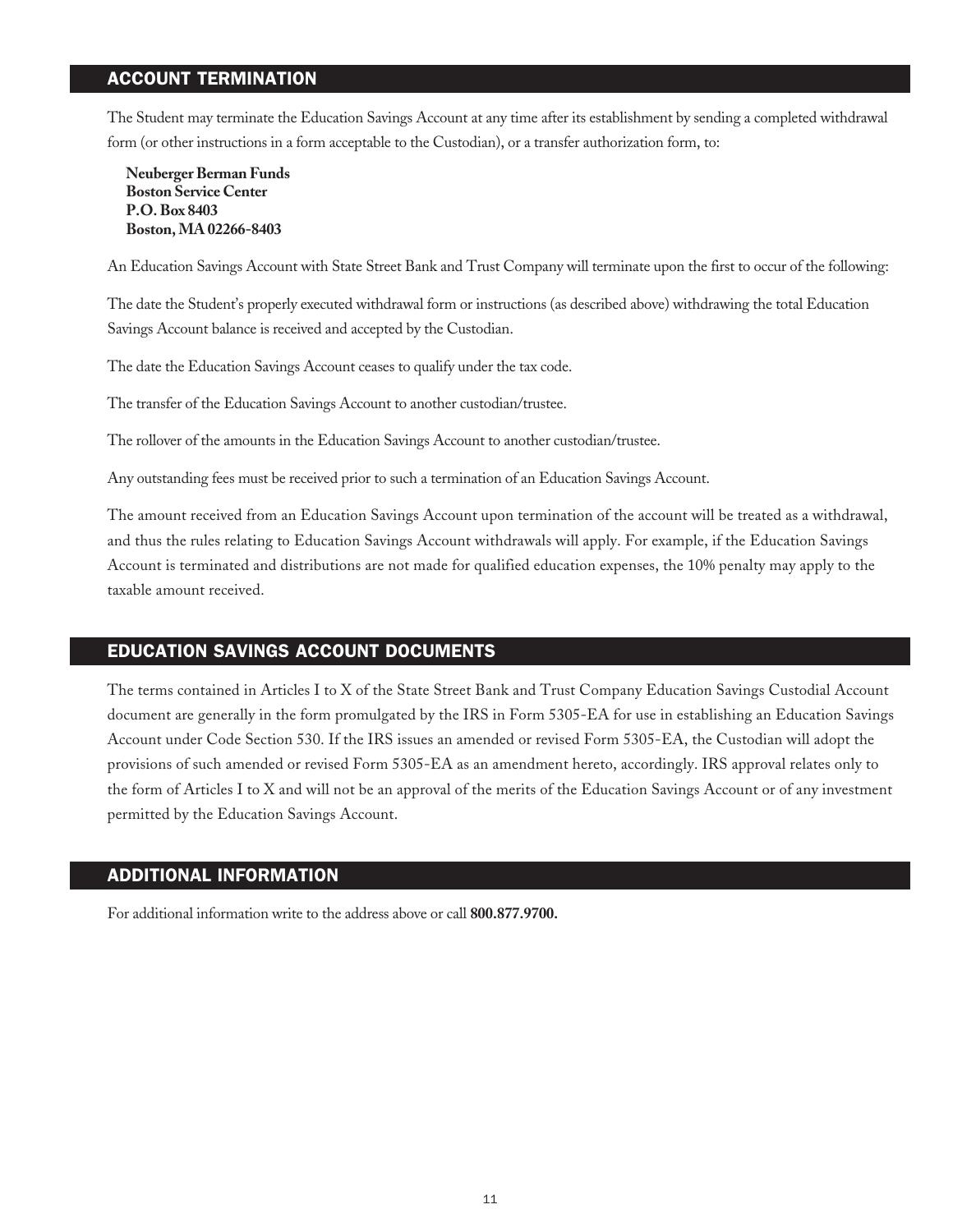# Coverdell Education Savings Account Custodial Agreement

Articles I - IX are in the form promulgated by the Internal Revenue Service in Form 5305-EA (Rev. March 2002).

## Article I

The Custodian may accept additional cash contributions provided the designated beneficiary has not attained the age of 18 as of the date such contributions are made. Contributions made by an individual contributor may be made for the tax year of the designated beneficiary by the due date of the beneficiary's tax return for the year (excluding extensions). The total contributions that are not rollover contributions described in Code Section  $530(d)(5)$  are limited to \$2,000 for the tax year. In the case of an individual contributor, the \$2,000 limitation for any year is phased out between modified adjusted gross income (AGI) of \$95,000 and \$110,000. For married individuals filing jointly, the phase-out occurs between modified AGI of \$190,000 and \$220,000. Modified AGI is defined in Code Section 530(c)(2).

## Article II

No part of the Custodial Account funds may be invested in life insurance contracts, nor may the assets of the Custodial Account be commingled with other property except in a common investment fund (within the meaning of Code Section 530(b)(1)(D).

## Article III

- 1. Any balance to the credit of the Designated Beneficiary on the date on which such Designated Beneficiary attains age 30 shall be distributed to the Designated Beneficiary within 30 days of such date.
- 2. Any balance to the credit of the Designated Beneficiary shall be distributed within 30 days of the date of such Designated Beneficiary's death **unless** the designated death beneficiary is a family member of the Designated Beneficiary who is under the age of 30 on the date of death. In such a case, the family member shall become the Designated Beneficiary as of the date of death.

# Article IV

The Depositor shall have the power to direct the Custodian regarding the investment of the above-listed amount assigned to the Custodial Account (including earnings thereon) in the investment choices offered by the Custodian. The Responsible Individual, however, shall have the power to redirect the Custodian regarding the investment of such amounts, as well as the power to direct the Custodian regarding the investment of all additional contributions (including earnings thereon) to the Custodial Account. In the event that the Responsible Individual does not direct the Custodian regarding the investment of additional contributions (including earnings thereon), the initial investment direction of the Depositor will also govern all additional contributions made to the Custodial Account until such time as the Responsible Individual directs the Custodian otherwise. Unless otherwise provided in this agreement, the Responsible Individual shall also have the power to direct the Custodian regarding the administration, management, and distribution of the Account.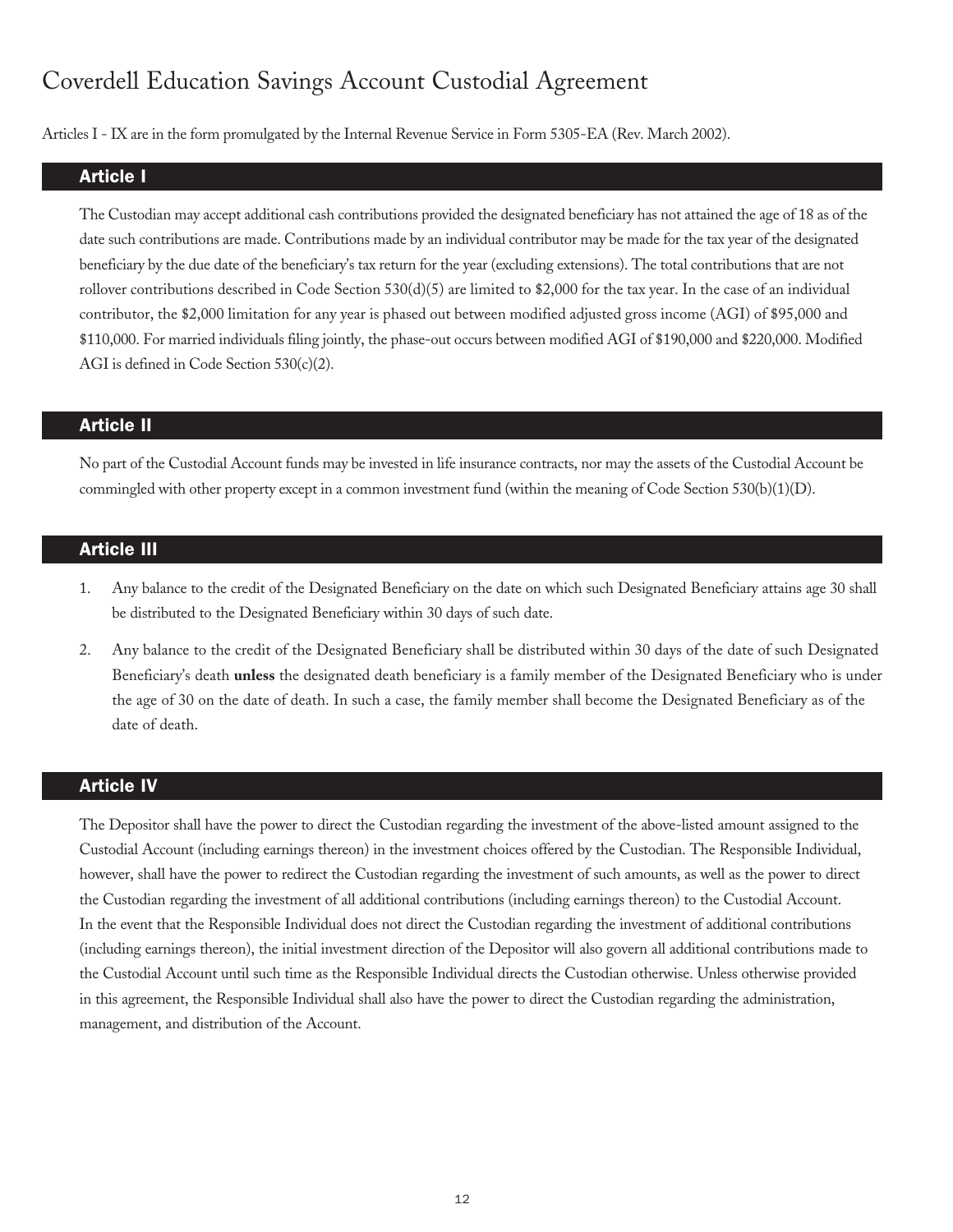# Article V

The "Responsible Individual" named by the Depositor shall be a parent or guardian of the Designated Beneficiary. The Custodial Account shall have only one Responsible Individual at any time. If the Responsible Individual becomes incapacitated or dies while the Designated Beneficiary is a minor under state law, the successor Responsible Individual shall be the person named to succeed in that capacity by the preceding Responsible Individual in witnessed writing or, if no successor is so named, the successor Responsible Individual shall be the Designated Beneficiary's other parent or successor guardian. Unless otherwise directed by checking the option below, at the time that the Designated Beneficiary attains the age of majority under state law, the Designated Beneficiary becomes the Responsible Individual. If a family member under the age of majority under state law becomes the Designated Beneficiary by reason of being a named death beneficiary, the Responsible Individual shall be such Designated Beneficiary's parent or guardian.

**Deption** *(This provision is effective only if checked):* The Responsible Individual shall continue to serve as the Responsible Individual for the custodial account after the Designated Beneficiary attains the age of majority under state law and until such time as all assets have been distributed from the Custodial Account and the Custodial Account terminates. If the Responsible Individual becomes incapacitated or dies after the Designated Beneficiary reaches the age of majority under state law, the Responsible Individual shall be the Designated Beneficiary.

## Article VI

The Responsible Individual may change the Beneficiary designated under this agreement to another member of the Designated Beneficiary's family described in Code Section 529(e)(2) in accordance with the Custodian's procedures.

## Article VII

- 1. The Depositor agrees to provide the Custodian with the information necessary for the Custodian to prepare any reports required under Code Section 530(h).
- 2. The Custodian agrees to submit reports to the Internal Revenue Service and the Responsible Individual as prescribed by the Internal Revenue Service.

#### Article VIII

Notwithstanding any other articles which may be added or incorporated, the provisions of Articles I through III will be controlling. Any additional articles that are not consistent with Code Section 530 and related regulations will be invalid.

# **Article IX**

This agreement will be amended from time to time to comply with the provisions of the Code and related regulations. Other amendments may be made with the consent of the Depositor and the Custodian whose signatures appear on the New Account Application provided such amendments are consistent with Code Section 530 and related regulations.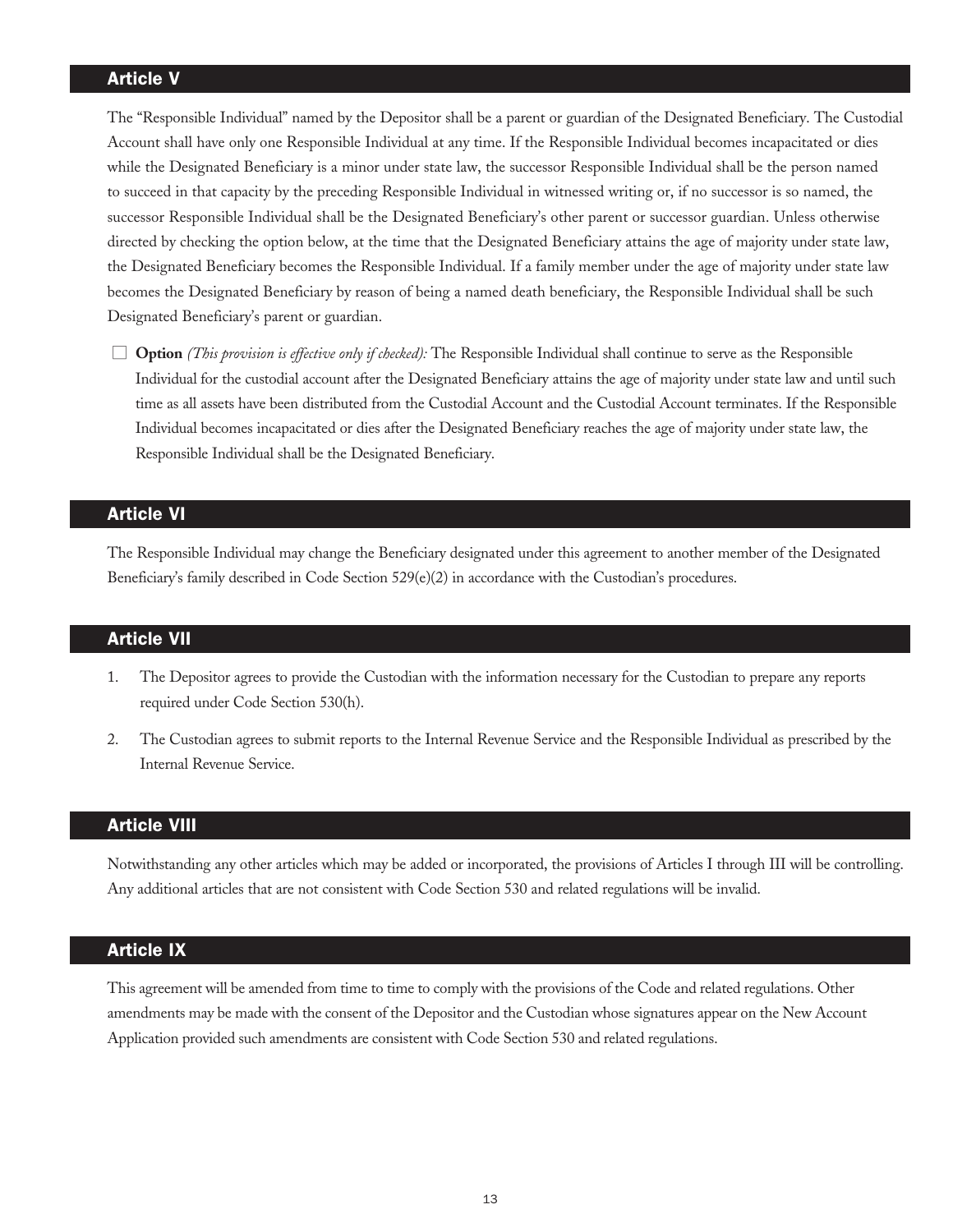# **Article X**

1. As used in this Custodial Agreement the following terms have the following meanings:

"Account" or "Custodial Account" means the Coverdell Education Savings Account established using the terms of this agreement and the New Account Application signed by or on behalf of the Student.

The term "Student" means the person designated as such in the New Account Application (or on a form acceptable to the Custodian for use in connection with the Custodial Account, and filed with the Custodian). The individual who is the "Student" (as used in this Article X) and the individual who is the "Designated Beneficiary" (as used in Articles I through IX) are the same.

The Student may, in writing on such form as may be acceptable to the Custodian, designate another person, who is a "family member" of the Student (within the meaning of Code Section 529(e)(2) of the Code) who is under the age of 30 (or who is a Special Needs Student of any age) as the successor Designated Beneficiary and Student with respect to the Custodial Account hereunder, and thereafter such individual will be the Designated Beneficiary and the Student for purposes of Articles I through IX and Article X, respectively.

A "Special Needs Student" is a Student who, because of a physical, mental, or emotional condition (including a demonstrable learning disability) requires additional time to complete his or her education. Any requirements for a "Special Needs Student" specified in IRS regulations or rulings (if any) defining this term must also be satisfied.

The term "Donor" means the person or entity designated as such in the New Account Application (or on a form acceptable to the Custodian for use in connection with the Custodial Account, and filed with the Custodian.) The individual or entity who is the "Donor" (as used in this Article X) and the individual or entity who is the "Depositor" (as used in Articles I through X) are the same.

"Custodian" means State Street Bank and Trust Company.

The term "Parent" means the person designated as such in the New Account Application (or on a form acceptable to the Custodian for use in connection with the Custodial Account). The individual who is the "Parent" (as used in this Article X) and the individual who is the "Responsible Individual" (as used in Articles I through X) are the same. The individual designated and serving as Parent at any time may be changed as provided in Article V or Section 9(d) of this Article X, or under such other circumstances and in accordance with such procedures as the Custodian may agree to.

"Fund" means any registered investment company which is specified in the New Account Application, or which is advised, sponsored or distributed by Sponsor; provided, however, that such a mutual fund or registered investment company must be legally offered for sale in the state of the Student's residence.

"Distributor" means the entity which has a contract with the Fund(s) to serve as distributor of the shares of such Fund(s).

In any case where there is no Distributor, the duties assigned hereunder to the Distributor may be performed by the Fund(s) or by an entity that has a contract to perform management or investment advisory services for the Fund(s).

"Service Company" means any entity employed by the Custodian or the Distributor, including the transfer agent for the Fund(s), to perform various administrative duties of either the Custodian or the Distributor.

In any case where there is no Service Company, the duties assigned hereunder to the Service Company will be performed by the Distributor (if any) or by an entity specified in the second preceding paragraph.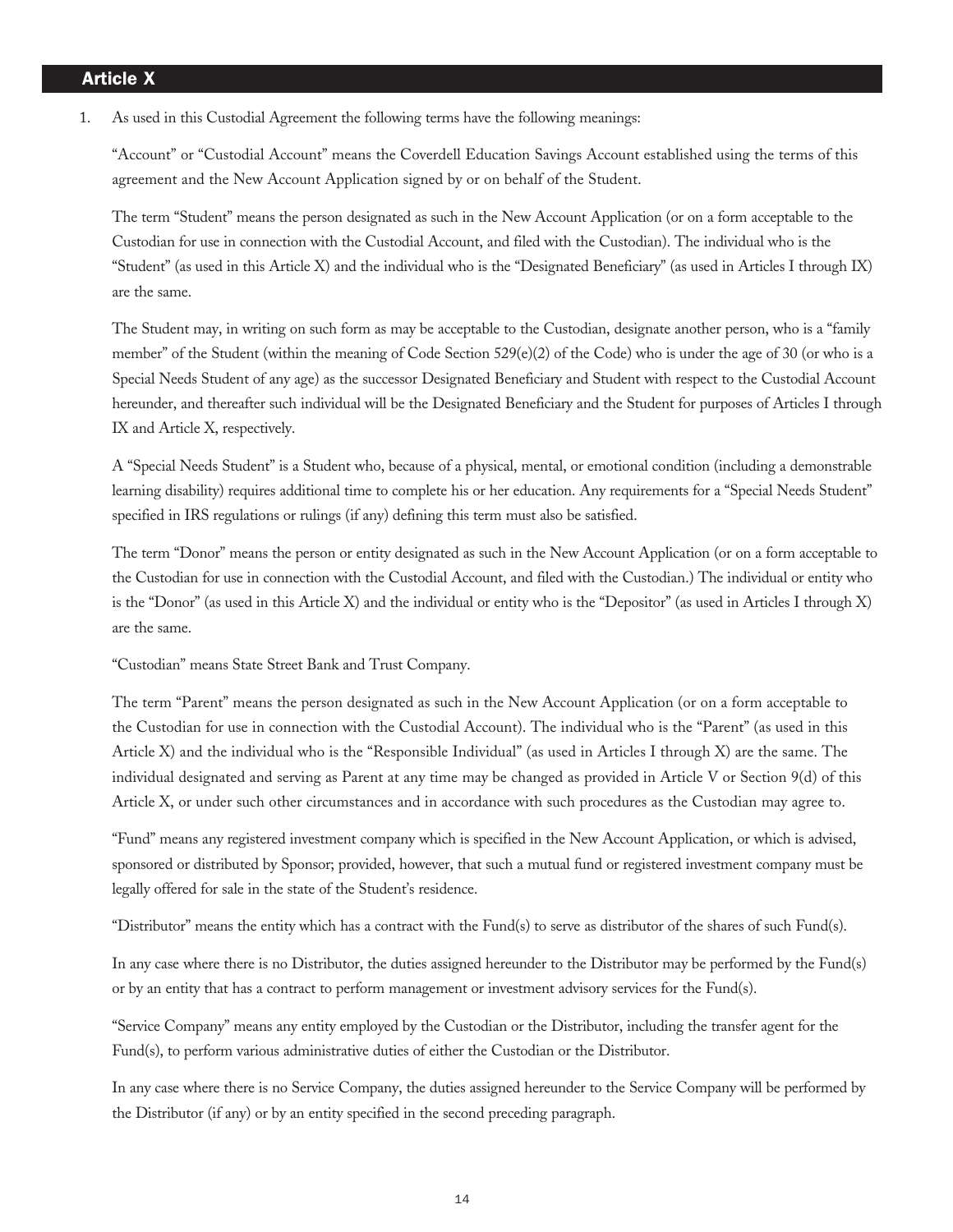"Sponsor" means Neuberger Berman LLC.

2. (a) Subject to the last paragraph of this Section 2(a), the Donor may revoke the Custodial Account established hereunder by mailing or delivering a written notice of revocation to the Custodian within seven days after the Donor first receives the Disclosure Statement related to the Custodial Account. Mailed notice is treated as given to the Custodian on the date of the postmark (or on the date of Post Office certification or registration in the case of notice sent by certified or registered mail). Upon timely revocation, the Donor will receive a payment equal to the initial contribution, without adjustment for administrative expenses, commissions or sales charges, fluctuations in market value or other changes.

 The Donor may certify in the New Account Application that the Donor received the Disclosure Statement related to the Custodial Account at least seven days before signing the New Account Application to establish the Custodial Account, and the Custodian may rely on such certification.

(b) After making a contribution to the Custodial Account for the benefit of the Student, and specifying the initial investment elections and the initial designated beneficiary, all rights and obligations to, in and for the Account shall irrevocably inure to, and be enjoyed and exercised by, Student, and Donor shall have no such rights or obligations (unless Donor and Student or Parent are the same person or unless Donor revokes the Account in accordance with subsection (a) above).

 The Donor must sign the New Account Application, and, for purposes of maintaining the Account, the Parent (identified in Account Application) must execute all forms, applications, certifications and other documents on behalf of any Student who has not yet attained the age of majority as recognized by the laws of the Student's state of residence ("age of majority"). Any right, power, responsibility, authority or requirement given to the Student under this agreement or any related document shall be exercised or carried out by such Parent on behalf of any Student who has not yet attained the age of majority. The Custodian's acceptance of the Account on behalf of a minor Student is expressly conditioned upon the Parent's acceptance of the rights and responsibilities accorded hereunder, and all parties hereto so acknowledge. Upon attainment of the age of majority under the laws of the Student's state of residence at such time, the Student may advise the Custodian in writing (accompanied by such documentation as the Custodian may require) that he or she is assuming sole responsibility to exercise all rights, powers, obligations, responsibilities, authorities or requirements associated with the Account. Upon such notice to the Custodian, the Student shall have, and shall be responsible for, all of the foregoing, the Custodian will deal solely with the Student as the person controlling the administration of the Account, and Parent shall thereafter have, or exercise, none of the foregoing. (Absent such written notice by Student, Custodian shall be under no obligation to acknowledge Student's right to exercise such powers and authority and may continue to rely on Parent to exercise such powers and authority.)

3. All contributions to the Custodial Account shall be invested and reinvested in full and fractional shares of one or more Funds. All such shares shall be issued and accounted for as book entry shares, and no physical shares or share certificates shall be issued. Such investments shall initially be made in such proportions and/or in such amounts as are specified in the New Account Application or by other written notice to the Service Company (in such form as may be acceptable to the Service Company).

Subsequent exchanges among Funds shall be made in accordance with written instructions from the Student. The Service Company shall be responsible for promptly transmitting all investment directions by the Student for the purchase or sale of shares of one or more Funds hereunder to the Funds' transfer agent for execution. However, if investment directions with respect to the investment of any contribution hereunder are not received initially from the Donor or thereafter from the Student as required or, if received, are unclear or incomplete in the opinion of the Service Company, the contribution may be paid to the Student, or may be held uninvested (or invested in a money market fund if available) pending clarification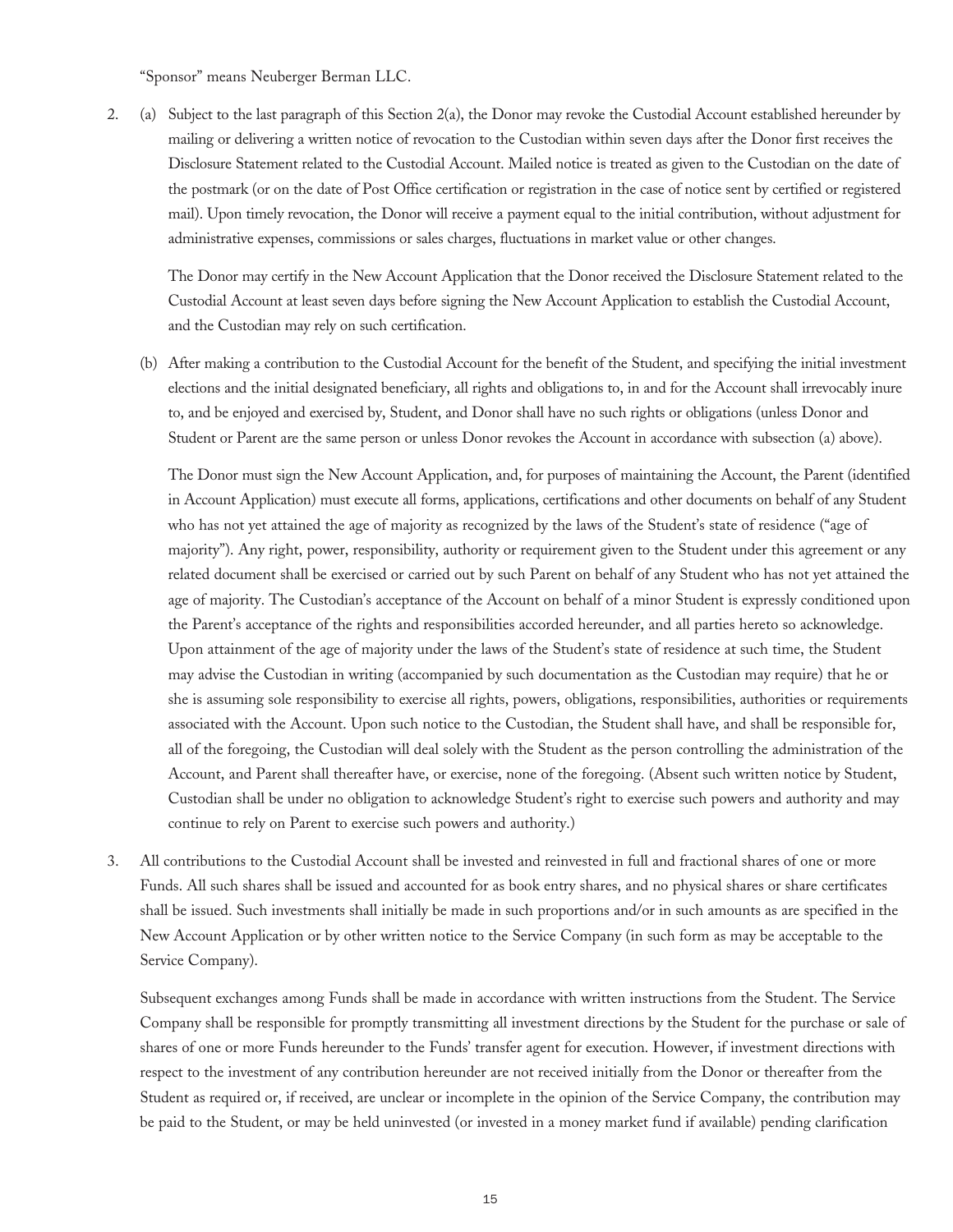or completion by the Donor or the Student, as the case may be, in either case without liability for interest, depreciation in value or loss of income or appreciation. If any other directions or other orders by the Student with respect to the sale or purchase of shares of one or more Funds for the Custodial Account are unclear or incomplete in the opinion of the Service Company, the Service Company will refrain from carrying out such investment directions or from executing any such sale or purchase, without liability for loss of income or for appreciation or for depreciation of any asset, pending receipt of clarification or completion from the Student.

All initial investment directions by the Donor or subsequent investment directions by the Student will be subject to any minimum initial or additional investment or minimum balance rules applicable to a Fund as described in its prospectus.

All dividends and capital gains or other distributions received on the shares of any Fund held in the Account shall be (unless received in additional shares) reinvested in full and fractional shares of such Fund (or any other Fund offered by the Sponsor, if so directed).

In the event that any Fund held in the Custodial Account is liquidated or is otherwise made unavailable by the Sponsor as a permissible investment for a Custodial Account hereunder, the liquidation or other proceeds of such Fund shall be invested in accordance with the instructions of the Student; if the Student does not give such instructions, or if such instructions are unclear or incomplete in the opinion of the Service Company, the Service Company may invest such liquidation or other proceeds in such other Fund (including a money market fund if available) as the Sponsor designates, and neither the Service Company nor the Custodian will have any responsibility for such investment.

- 4. Subject to the minimum initial or additional investment, minimum balance and other exchange rules applicable to a Fund, the Student may at any time direct the Service Company to exchange all or a specified portion of the shares of a Fund in the Account for shares and fractional shares of one or more other Funds. The Student shall give such directions by written notice acceptable to the Service Company, and the Service Company will process such directions as soon as practicable after receipt thereof (subject to the second paragraph of Section 3 of this Article X).
- 5. Any purchase or redemption of shares of a Fund for or from the Account will be effected at the public offering price or net asset value of such Fund (as described in the then effective prospectus for such Fund) established next after the Service Company has transmitted the Student's investment directions to the transfer agent for the Fund(s).

Any purchase, exchange, transfer or redemption of shares of a Fund for or from the Account will be subject to any applicable sales, redemption or other charge as described in the then effective prospectus for such Fund.

6. The Service Company shall maintain adequate records of all purchases or sales of shares of one or more Funds for the Student's Custodial Account. Any Account maintained in connection herewith shall be in the name of the Custodian for the benefit of the Student. All assets of the Custodial Account shall be registered in the name of the Custodian or of a suitable nominee. The books and records of the Custodian shall show that all such investments are part of the Custodial Account.

The Custodian shall maintain or cause to be maintained adequate records reflecting transactions of the Custodial Account. At the discretion of the Custodian, records maintained by the Service Company with respect to the Account hereunder will be deemed to satisfy the Custodian's recordkeeping responsibilities therefor. The Service Company agrees to furnish the Custodian with any information the Custodian requires to carry out the Custodian's recordkeeping responsibilities.

7. Neither the Custodian nor any other party providing services to the Custodial Account will have any responsibility for rendering advice with respect to the investment and reinvestment of the Custodial Account, nor shall such parties be liable for any loss or diminution in value which results from the Donor's initial or the Student's subsequent exercise of investment control over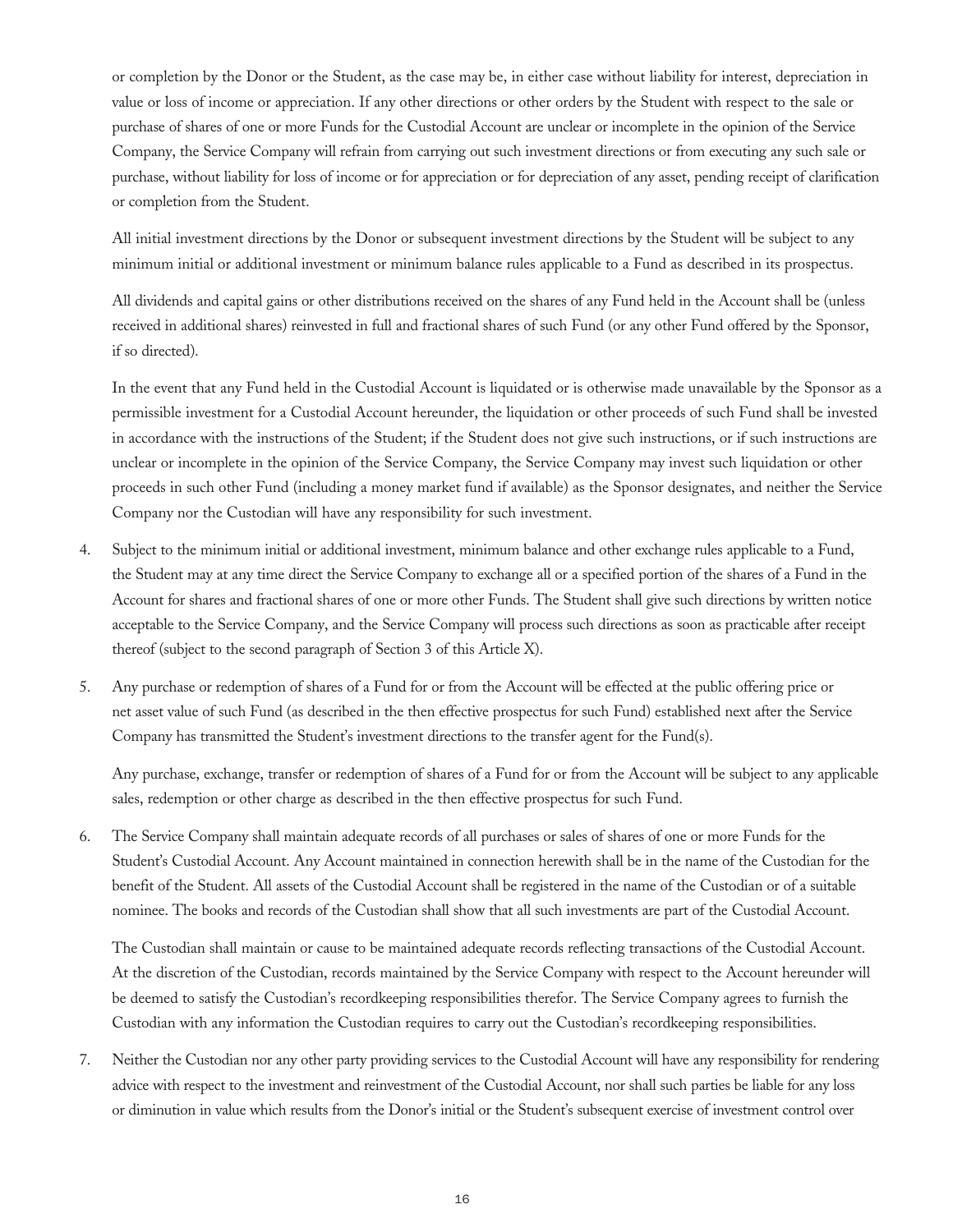the Account. Donor will have, and shall exercise, exclusive responsibility for the initial investment of the assets of the Account. Thereafter Student shall have, and will exercise, exclusive responsibility for and control over the investment of the assets of the Account. Neither Custodian nor any other party shall have any duty to question directions in that regard or to advise regarding the purchase, retention or sale of shares of one or more Funds for the Custodial Account.

8. The Student may in writing appoint an investment advisor with respect to the Custodial Account on a form acceptable to the Custodian and the Service Company. The investment advisor's appointment will be in effect until written notice to the contrary is received by the Custodian and the Service Company. While an investment advisor's appointment is in effect, the investment advisor may issue investment directions or may issue orders for the sale or purchase of shares of one or more Funds to the Service Company, and the Service Company will be fully protected in carrying out such investment directions or orders to the same extent as if they had been given by the Student.

The Student's appointment of any investment advisor will also be deemed to be instructions to the Custodian and the Service Company to pay such investment advisor's fees to the investment advisor from the Custodial Account hereunder without additional authorization by the Student or the Custodian.

9. (a) Distribution of the assets of the Custodial Account shall be made at such time and to such person or entity as the Student shall elect by written order to the Custodian. The Student will be responsible for (and the Custodian will have no responsibility for) including and reporting any distribution from the Account in the gross income of the Student in a manner consistent with the requirements of Code Section 72 and Code Section 530 (which sections provide that distributions shall be considered to consist partly of principal contributions and partly of earnings and appreciation (or depreciation) in value) and any other applicable Code requirements.

 In general, the portion of a withdrawal considered to be principal is not subject to federal income tax, and the portion considered to be earnings and appreciation is generally subject to federal income tax and a potential penalty tax unless such withdrawal is used to pay the qualified education expenses of the Student (as defined in Code Section 530) and such qualified education expenses for the tax year are not less than the aggregate withdrawals from the Account during the tax year. In addition, such Code sections provide that, if the aggregate withdrawals exceed the qualified education expenses for the Student for that year, the amount that must be included as income for tax purposes is determined by first determining the ratio that the qualified education expenses bear to the actual withdrawal. The portion of the withdrawal that is potentially subject to taxation—the amount of earnings or appreciation—is then multiplied by that percentage amount. The resultant sum is the amount excludable from income.

 Notwithstanding the foregoing general information about the tax treatment of distributions from the Account, the Student will be responsible for properly reporting and, to the extent applicable, paying federal income taxes or applicable penalties on any distribution from the Account.

(b) Student acknowledges that any distribution of a taxable amount from the Custodial Account (except for distributions specified in Code Section 530, including distribution on account of Student's disability or death, return of an "excess contribution" referred to in Code Section 530(d)(4)(C), a "rollover" from this Custodial Account, or distributions made on account of a qualified scholarship, allowance or payment described in Code Section  $25A(g)(2)$ ), may subject Student to an additional tax on distributions under Code Section 530(d)(4). For these purposes, Student will be considered disabled if Student can prove, as provided in Code Section 72(m)(7), that Student is unable to engage in any substantial gainful activity by reason of any medically determinable physical or mental impairment which can be expected to result in death or be of long-continued and indefinite duration. Neither the Custodian nor any other party providing services to the Custodial Account assumes any responsibility for monitoring or approving the purposes for which such distributions are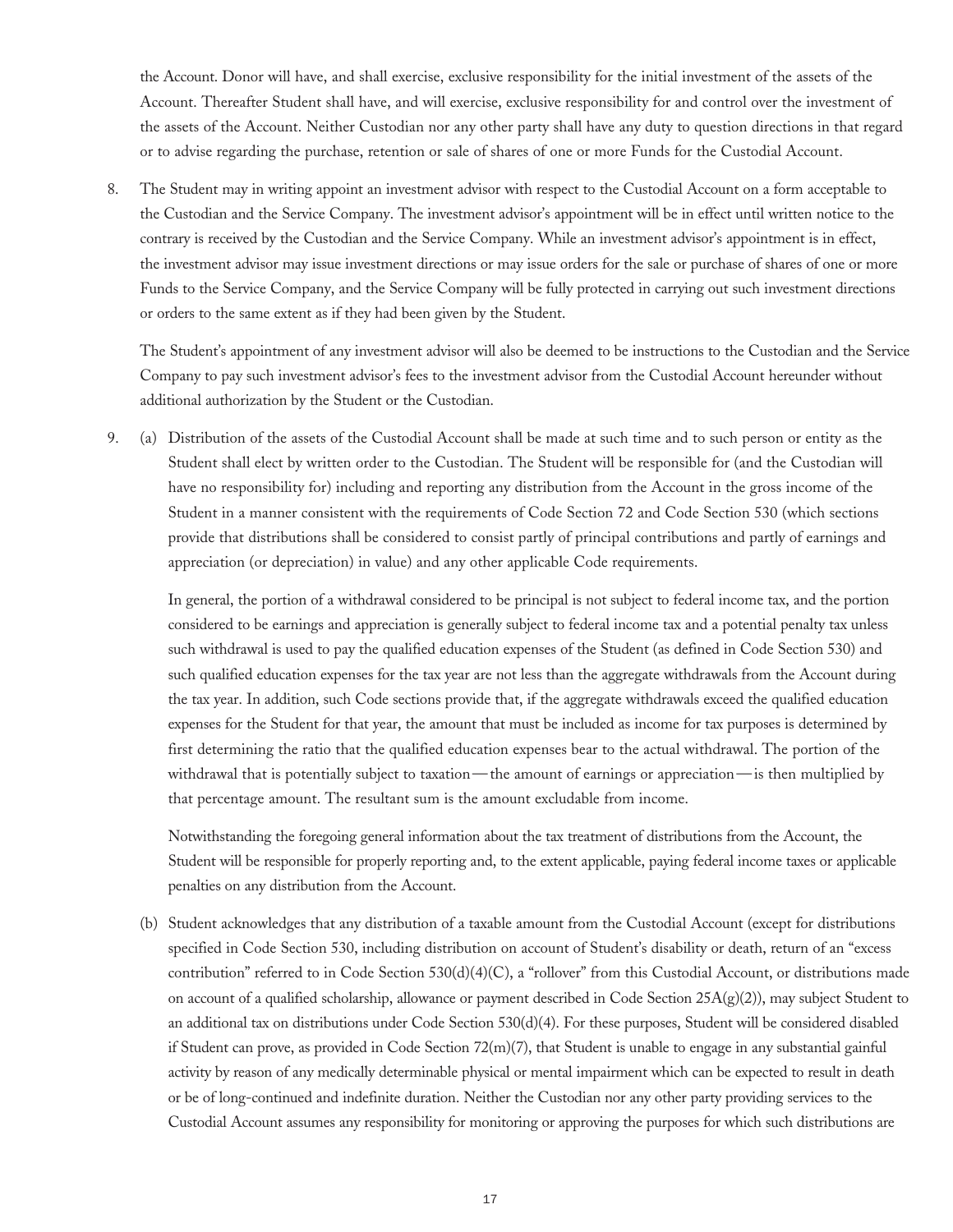used, nor for the tax treatment accorded any distribution from the Custodial Account; such responsibility rests solely with the person ordering or receiving the distribution.

- (c) Any balance remaining in the Account when the Student attains age 30 is, pursuant to Code Section 530, to be distributed to the Student. The Student has the responsibility to notify the Custodian to make such distribution and the Student will be responsible for any tax consequences of not so directing the Custodian. However, the Custodian may, based upon its records, make a distribution to the Student upon the Student's attaining age 30, and/or the Custodian may report the balance in the Account at such time as a "deemed distribution" and thereafter maintain the Account as a taxable account (not an Education Savings Account), and/or the Custodian may take any other action required by law or by the IRS, and the Custodian will have no responsibility for any of the foregoing actions. This Section 9(c) shall not apply if the Student is a Special Needs Student. The Custodian may rely on any statement or certification (in the New Account Application or other writing) filed with the Custodian to the effect that the Student is a Special Needs Student.
- (d) Upon the death of the Student, if a member of the Student's family (as defined in Code Section 529) who is under age 30 at the time of the Student's death or a Special Needs Student is the designated beneficiary for the Account, the Account will continue to be maintained as an Education Savings Account for the benefit of the designated beneficiary (who thereupon will be entitled to be treated as the Student hereunder; and, upon proper notification to the Custodian of the original Student's death, the Custodian will treat the designated beneficiary as the Student for purposes of administering the Account). If the designated beneficiary at the time of the Student's death is not a family member of the Student who is either under age 30 or a Special Needs Student, the designated beneficiary will be entitled to receive the remaining balance in the Account and any withdrawal by such designated beneficiary will be a taxable distribution (and reported as such by the Custodian in accordance with applicable regulations). If not withdrawn by the designated beneficiary within 30 days after the Student's death, the balance in the Account will be reported by the Custodian as a "deemed distribution" to the designated beneficiary in accordance with applicable regulations, and the Custodian may thereafter maintain the Account as a taxable account (not an Education Savings Account). If there is no designated beneficiary, any balance remaining in the Account will be distributed to the Student's estate in the manner required by Code Section 530, and the Custodian will have no responsibility for making such a distribution, or for not making such distribution in the absence of instructions to do so from the legal representative of the Student's estate, and/or the Custodian may report the balance in the Student's Account at death as a "deemed distribution" and thereafter maintain the Account as a taxable account, and the Custodian will have no responsibility for so doing.

 The Parent (in the event the deceased Student was a minor at the time of death) or the executor or other representative of the Student's estate (if the deceased Student was not a minor at the time of death) has the responsibility to notify the Custodian of the Student's death as soon as practicable.

 In the event that the Custodian continues to maintain the Account as an Education Savings Account for the benefit of the designated beneficiary under the first sentence of the preceding paragraph, the deceased Student's Parent will continue to be the Parent for purposes of the Account and to discharge the rights and responsibilities of the Student hereunder until the designated beneficiary (as the new Student for the Account) reaches the age of majority in the state of his or her residence and notifies the Custodian in accordance with this agreement that the Student is assuming control of the Account. However, the Parent may in writing to the Custodian designate a new Parent, providing such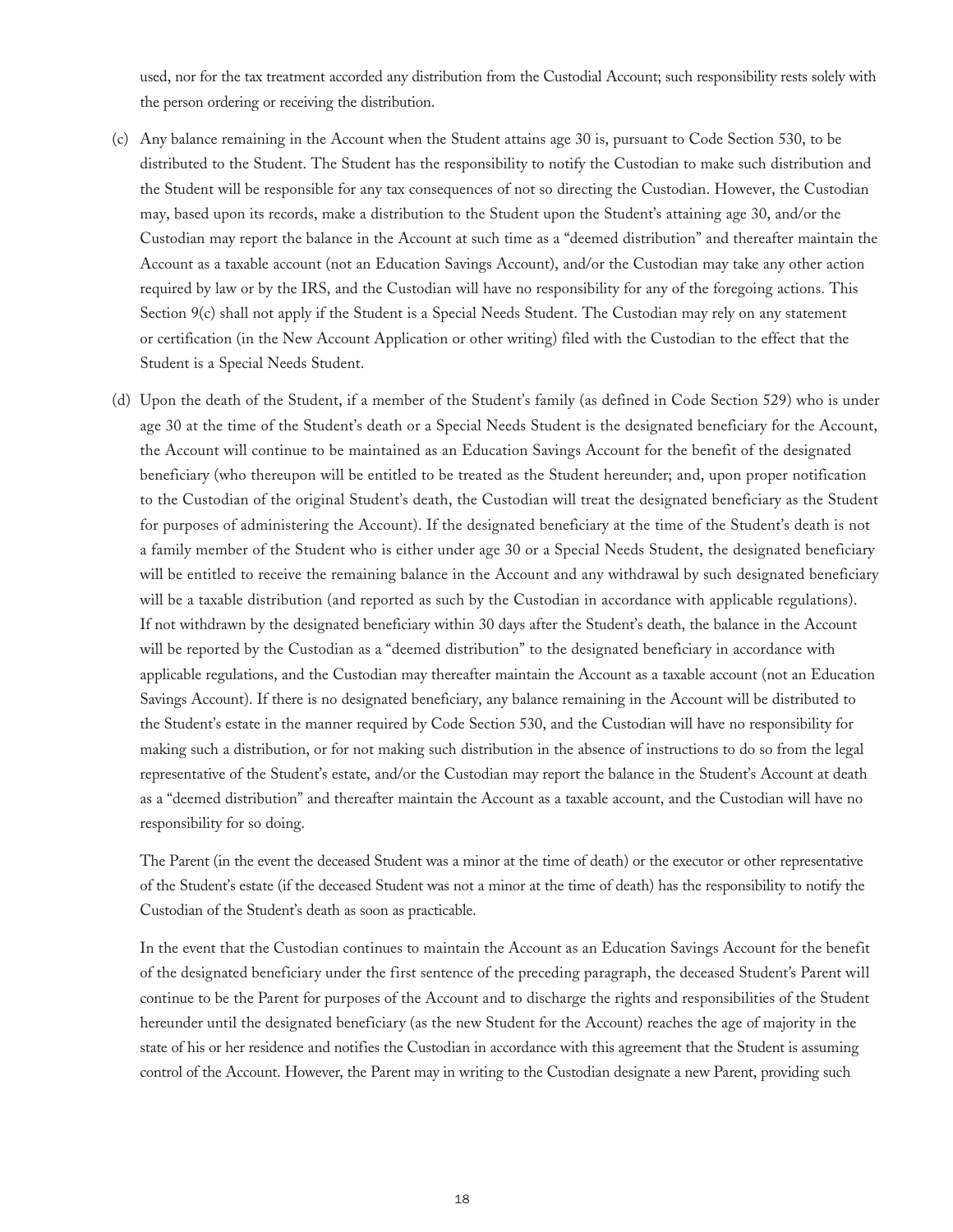information concerning a new Parent and such acceptance of designation by the new Parent as the Custodian may request, the Custodian will thereupon treat the new Parent as the Parent for purposes of administration of the Account.

- 10. The Custodian assumes (and shall have) no responsibility to make any distribution or process any withdrawal request except upon the written order of Student containing such information as the Custodian may reasonably request (provided that the Custodian may make distributions on its own initiative to the extent specifically provided for in Section 9 of this Article X). Also, before making any distribution or honoring any assignment of the Custodial Account, Custodian shall be furnished with any and all applications, certificates, tax waivers, signature guarantees and other documents (including proof of any legal representative's authority) deemed necessary or advisable by Custodian, but Custodian shall not be responsible for complying with any order or instruction which appears on its face to be genuine, or for refusing to comply if not satisfied it is genuine and in good order, and Custodian has no duty of further inquiry. Any distributions from the Account may be mailed, first-class postage prepaid, to the last known address of the person or entity who is to receive such distribution, as shown on the Custodian's records, and such distribution shall to the extent thereof completely discharge the Custodian's liability for such payment.
- 11. (a) The Student agrees to provide information to the Custodian at such time and in such manner as may be necessary for the Custodian to prepare any reports required under Code Section 530(h) or other provision of the Code.
	- (b) The Custodian or the Service Company will submit reports to the Internal Revenue Service and the Student at such time and manner and containing such information as is prescribed by the Internal Revenue Service.
	- (c) The Student, Custodian and Service Company shall furnish to each other such information relevant to the Custodial Account as may be required under the Code and any regulations issued or forms adopted by the Internal Revenue Service thereunder or as may otherwise be necessary for the administration of the Custodial Account.
	- (d) The Student and/or the Donor shall file any reports to the Internal Revenue Service which are required of either of them by law, and neither the Custodian nor Service Company shall have any duty to advise either concerning or monitor either's compliance with such requirement.
- 12. (a) Student retains the right to amend this Custodial Account document in any respect at any time, effective on a stated date which shall be at least 60 days after giving written notice of the amendment (including its exact terms) to Custodian by registered or certified mail, unless Custodian waives notice as to such amendment. If the Custodian does not wish to continue serving as such under this Custodial Account document as so amended, it may resign in accordance with Section 16 below.
	- (b) Student delegates to the Custodian the Student's right so to amend, provided (i) the Custodian does not change the investments available under the Custodial Agreement (other than an amendment to reflect any change in the Funds available hereunder made by the Sponsor) and (ii) the Custodian amends in the same manner all agreements comparable to this one, having the same Custodian, permitting comparable investments, and under which such power has been delegated to it; this includes the power to amend retroactively if necessary or appropriate in the opinion of the Custodian in order to conform this Custodial Account to pertinent provisions of the Code and other laws or successor provisions of law, or to obtain a governmental ruling that such requirements are met, to adopt a prototype or master form of agreement in substitution for this agreement, or as otherwise may be advisable in the opinion of the Custodian. Such an amendment by the Custodian shall be communicated in writing to Student, and Student shall be deemed to have consented thereto unless, within 30 days after such communication to Student is mailed, Student either (i) gives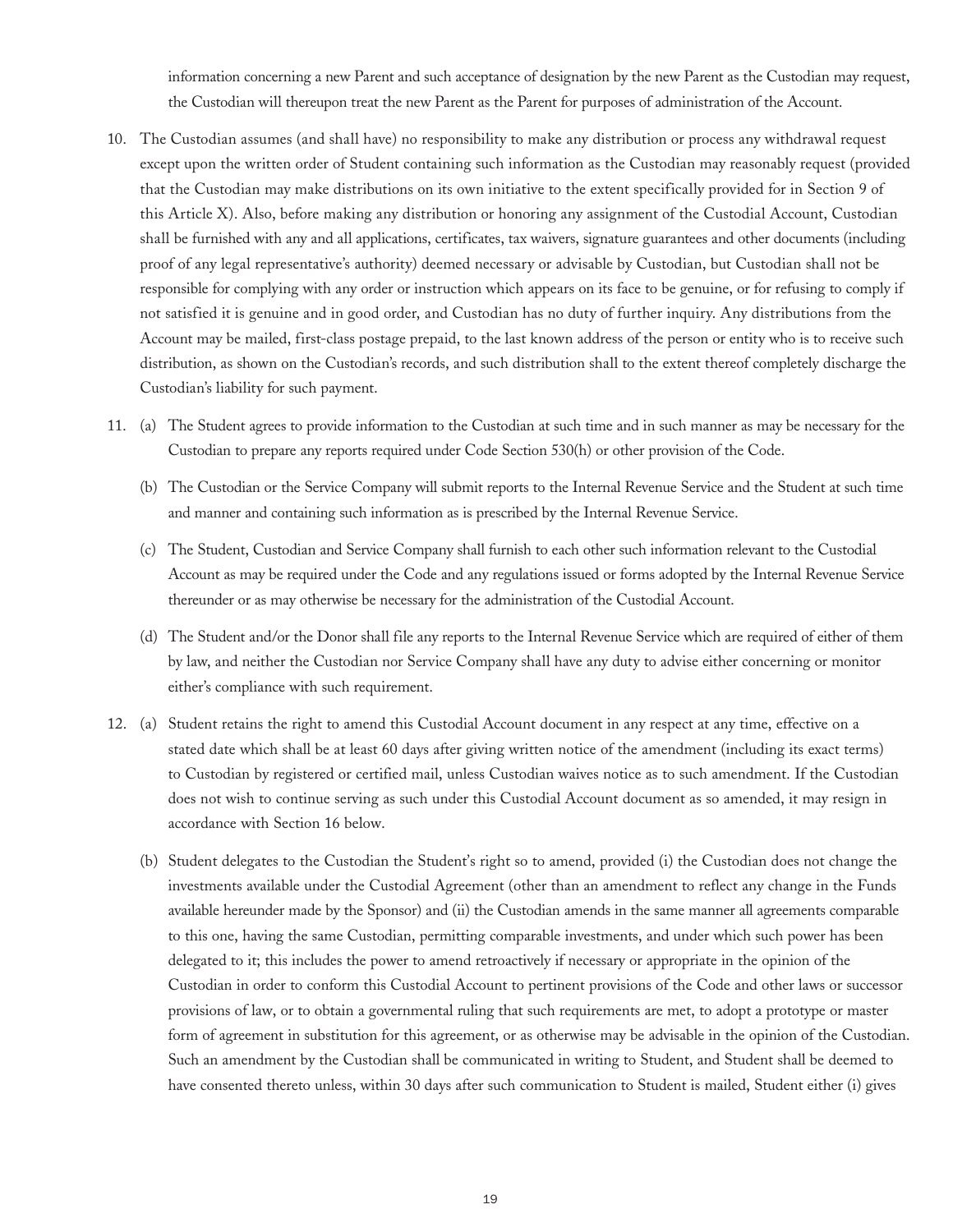Custodian a written order for a complete distribution or transfer of the Custodial Account, or (ii) removes the Custodian and appoints a successor under Section 16 below.

Pending the adoption of any amendment necessary or desirable to conform this Custodial Account document to the requirements of the Code, or any amendment thereto or to any applicable provision of the regulations or rulings thereunder, the Custodian and the Service Company may operate the Student's Custodial Account in accordance with such requirements to the extent that the Custodian and/or the Service Company deem necessary to preserve the tax benefits of the Account or otherwise necessary to meet all legal requirements, and the Custodian and/or Service Company shall have no liability for so doing.

- (c) Notwithstanding the provisions of subsections (a) and (b) above, no amendment shall increase the responsibilities or duties of Custodian without its prior written consent.
- (d) This Section 12 shall not be construed to restrict the Custodian's right to substitute fee schedules in the manner provided by Section 15 below, and no such substitution shall be deemed to be an amendment of this agreement.
- 13. (a) Custodian shall terminate the Custodial Account if this agreement is terminated or if, within 30 days (or such longer time as Custodian may agree) after resignation or removal of Custodian under Section 16, Student or Sponsor, as the case may be, has not appointed a successor which has accepted such appointment. Termination of the Custodial Account shall be effected by distributing all assets thereof in a single payment in cash or in kind to Student, subject to Custodian's right to reserve funds as provided in Section 16.
	- (b) Upon termination of the Custodial Account, this Custodial Account document shall have no further force and effect (except for Sections 14(f), 16(b) and (c) hereof which shall survive the termination of the Custodial Account and this document), and Custodian shall be relieved from all further liability hereunder or with respect to the Custodial Account and all assets thereof so distributed.
- 14. (a) At its discretion, the Custodian may appoint one or more contractors or service providers to carry out any of its functions and may compensate them from the Custodial Account for expenses attendant to those functions.
	- (b) The Service Company shall be responsible for receiving all instructions, notices, forms and remittances from Student and for dealing with or forwarding the same to the transfer agent for the Fund(s).
	- (c) The parties do not intend to confer any fiduciary duties on Custodian or Service Company (or any other party providing services to the Custodial Account), and none shall be implied. Neither shall be liable (or assumes any responsibility) for the collection of contributions, the proper amount, time or tax treatment of any contribution to the Custodial Account or the propriety of any contributions under this agreement, or the purpose, time, amount (including any required distribution amounts), tax treatment or propriety of any distribution hereunder, which matters are the sole responsibility of Student.
	- (d) Not later than 60 days after the close of each calendar year (or after the Custodian's resignation or removal), the Custodian or Service Company shall file with Student a written report or reports reflecting the transactions effected by it during such period and the assets of the Custodial Account at its close. Upon the expiration of 60 days after such a report is sent to Student, the Custodian or Service Company shall be forever released and discharged from all liability and accountability to anyone with respect to transactions shown in or reflected by such report, except with respect to any such acts or transactions as to which Student shall have filed written objections with the Custodian or Service Company within such 60 day period.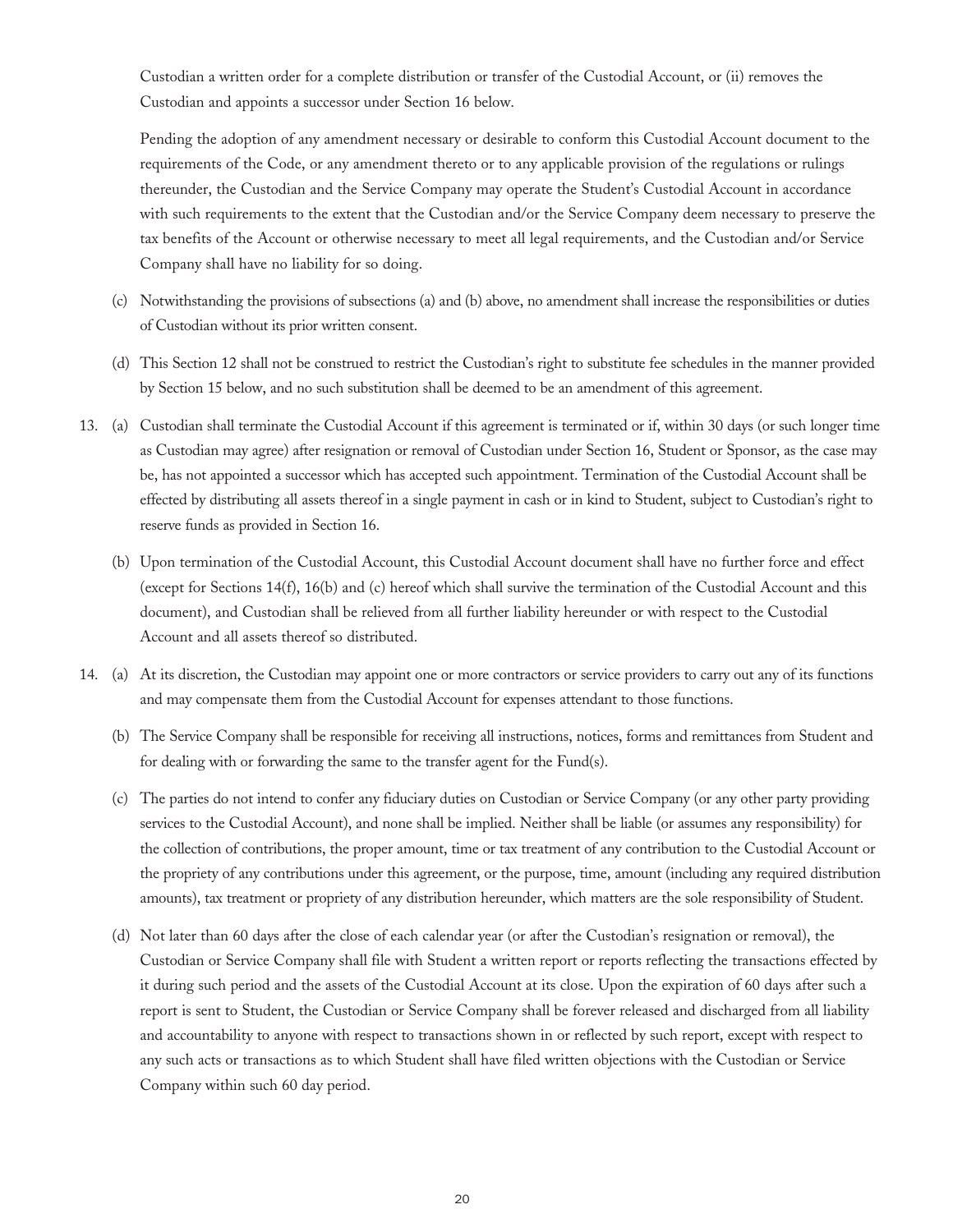- (e) The Service Company shall deliver, or cause to be delivered, to Student all notices, prospectuses, financial statements and other reports to shareholders, proxies and proxy soliciting materials relating to the shares of the Funds(s) credited to the Custodial Account. No shares shall be voted, and no other action shall be taken pursuant to such documents, except upon receipt of adequate written instructions from Student.
- (f) Student and Parent shall always fully indemnify Service Company, Sponsor, Distributor, the Fund(s) and Custodian, and shall defend and save them harmless from any and all liability whatsoever which may arise either (i) in connection with this agreement and the matters which it contemplates, except that which arises directly out of the Service Company's, Distributor's, Fund's, Sponsor's or Custodian's bad faith, gross negligence or willful misconduct, (ii) with respect to making or failing to make any distribution, other than for failure to make distribution in accordance with an order therefor which is in good order and in full compliance with Section 9, or (iii) actions taken or omitted in good faith by such parties. Neither Service Company nor Custodian shall be obligated or expected to commence or defend any legal action or proceeding in connection with this agreement or such matters unless agreed upon by that party and Student, and unless fully indemnified for so doing to that party's satisfaction. The Custodian's acceptance of the contributions to this Account is expressly conditioned upon Parent's and Student's agreement with the foregoing, and with all other provisions of this agreement. Exercise of any right, duty or responsibility by Parent (or Student, as the case may be) in connection with the Student's account shall be deemed to constitute acceptance of this condition.
- (g) The Custodian and Service Company shall each be responsible solely for performance of those duties expressly assigned to it in this agreement, and neither assumes any responsibility as to duties assigned to anyone else hereunder or by operation of law.
- (h) The Custodian and Service Company may each conclusively rely upon and shall be protected in acting upon any written order from Student, or any investment advisor appointed under Section 8, or any other notice, request, consent, certificate or other instrument or paper believed by it to be genuine and to have been properly executed, and so long as it acts in good faith, in taking or omitting to take any other action in reliance thereon. In addition, Custodian will carry out the requirements of any apparently valid court order relating to the Custodial Account and will incur no liability or responsibility for so doing.
- 15. (a) The Custodian, in consideration of its services under this agreement, shall receive the fees specified on the applicable fee schedule. The fee schedule originally applicable shall be the one specified in the New Account Application or Disclosure Statement, as applicable. The Custodian may substitute a different fee schedule at any time upon 30 days' prior written notice to Student. The Custodian shall also receive reasonable fees for any services not contemplated by any applicable fee schedule and either deemed by it to be necessary or desirable or requested by Student.
	- (b) Any income, gift, estate and inheritance taxes and other taxes of any kind whatsoever, including transfer taxes incurred in connection with the investment or reinvestment of the assets of the Custodial Account, that may be levied or assessed in respect to such assets, and all other administrative expenses incurred by the Custodian in the performance of its duties (including fees for legal services rendered to it in connection with the Custodial Account) shall be charged to the Custodial Account. If the Custodian is required to pay any such amount, the Student shall promptly upon notice thereof reimburse the Custodian.
	- (c) All such fees and taxes and other administrative expenses charged to the Custodial Account shall be collected either from the amount of any contribution or distribution to or from the Account, or (at the option of the person entitled to collect such amounts) to the extent possible under the circumstances by the conversion into cash of sufficient shares of one or more Funds held in the Custodial Account (without liability for any loss incurred thereby). Notwithstanding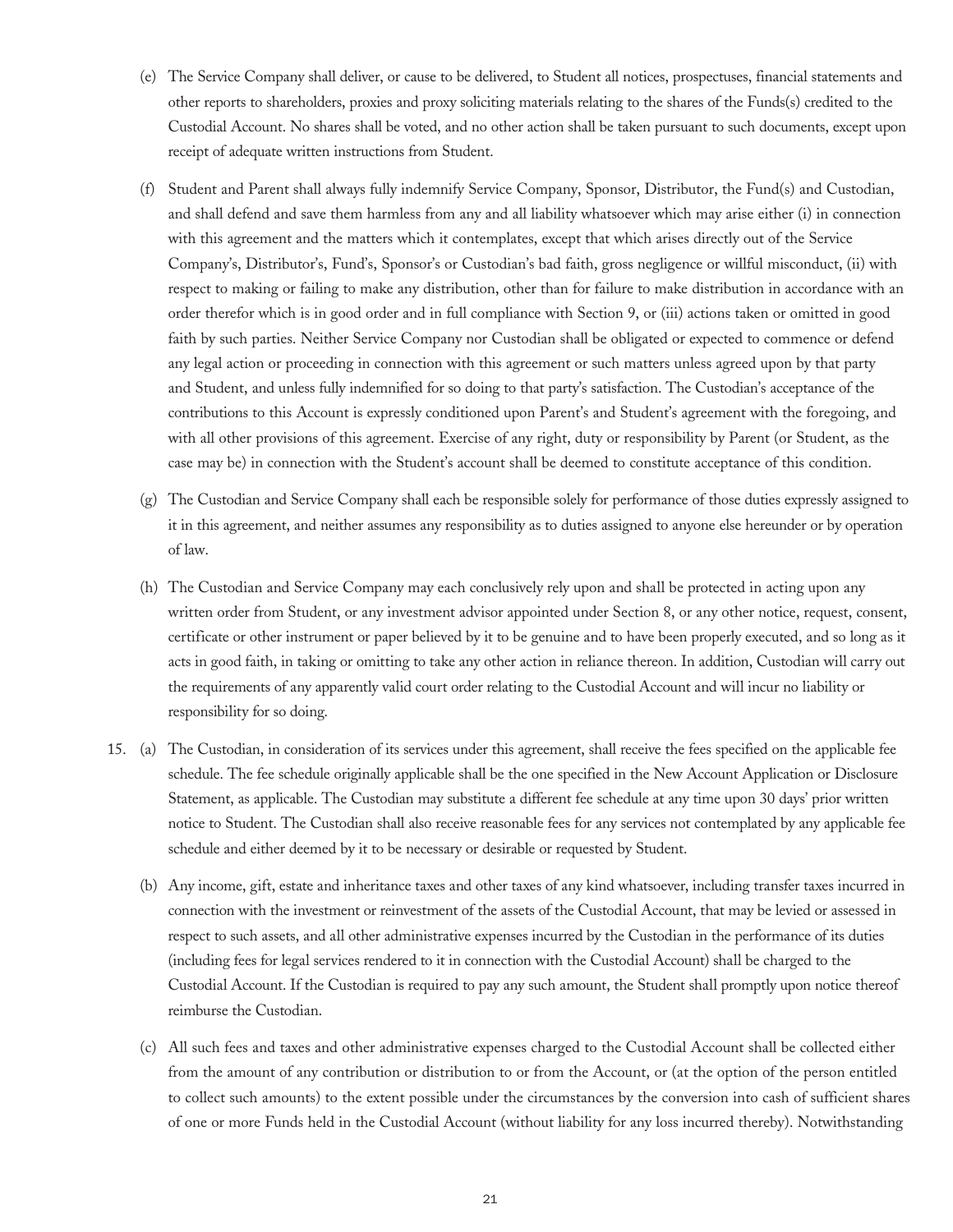the foregoing, the Custodian or Service Company may make demand upon the Student for payment of the amount of such fees, taxes and other administrative expenses. Fees which remain outstanding after 60 days may be subject to a collection charge.

- 16. (a) Upon 30 days' prior written notice to the Custodian, Student or Sponsor, as the case may be, the Custodian may remove itself from its office hereunder. Such notice, to be effective, shall designate a successor custodian and shall be accompanied by the successor's written acceptance. The Custodian may also, but is not required to, at any time resign upon 30 days' prior written notice to Sponsor, whereupon Sponsor shall notify the Student, and shall appoint a successor to the Custodian. In connection with its resignation hereunder, the Custodian may, but is not required to, designate a successor custodian by written notice to the Student, or Sponsor and the Student or Sponsor will be deemed to have consented to such successor unless the Student or Sponsor designates a different successor custodian and provides written notice thereof together with such different successor's written acceptance by such date as the Custodian specifies in its original notice to the Student or Sponsor (provided that the Student will have a minimum of 30 days to designate a different successor).
	- (b) The successor custodian shall be a bank, insured credit union, or other person satisfactory to the Secretary of the Treasury under Code Section 530(b)(1)(B). Upon receipt by Custodian of written acceptance by its successor of such successor's appointment, Custodian shall transfer and pay over to such successor the assets of the Custodial Account and all records (or copies thereof) of Custodian pertaining thereto, provided that the successor custodian agrees not to dispose of any such records without the Custodian's consent. Custodian is authorized, however, to reserve such sum of money or property as it may deem advisable for payment of all its fees, compensation, costs, and expenses, or for payment of any other liabilities constituting a charge on or against the assets of the Custodial Account or on or against the Custodian, with any balance of such reserve remaining after the payment of all such items to be paid over to the successor custodian.
	- (c) Any Custodian shall not be liable for the acts or omissions of its predecessor or its successor.
- 17. References herein to the "Internal Revenue Code" or "Code" and sections thereof shall mean the same as amended from time to time, including successors to such sections, and any applicable regulations thereunder.
- 18. Except where otherwise specifically required in this agreement, any notice from Custodian to any person provided for in this agreement shall be effective if sent by first-class mail to such person at that person's last address on the Custodian's records.
- 19. Student shall not have the right or power to anticipate any part of the Custodial Account or to sell, assign, transfer, pledge or hypothecate any part thereof. The Custodial Account shall not be liable for the debts of Student or subject to any seizure, attachment, execution or other legal process in respect thereof except to the extent required by law. At no time shall it be possible for any part of the assets of the Custodial Account to be used for or diverted to purposes other than for the exclusive benefit of the Student except to the extent required by law.
- 20. When accepted by the Custodian, this agreement is accepted in and shall be construed and administered in accordance with the laws of the state where the principal office of the Custodian is located, any action involving the Custodian brought by any other party must be brought in such state, to the extent not preempted by applicable federal law.

This agreement is intended to qualify under Code Section 530 as an Education Savings Account and to entitle Student to the tax benefits thereof, and if any provision hereof is subject to more than one interpretation or any term used herein is subject to more than one construction, such ambiguity shall be resolved in favor of that interpretation or construction which is consistent with that intent.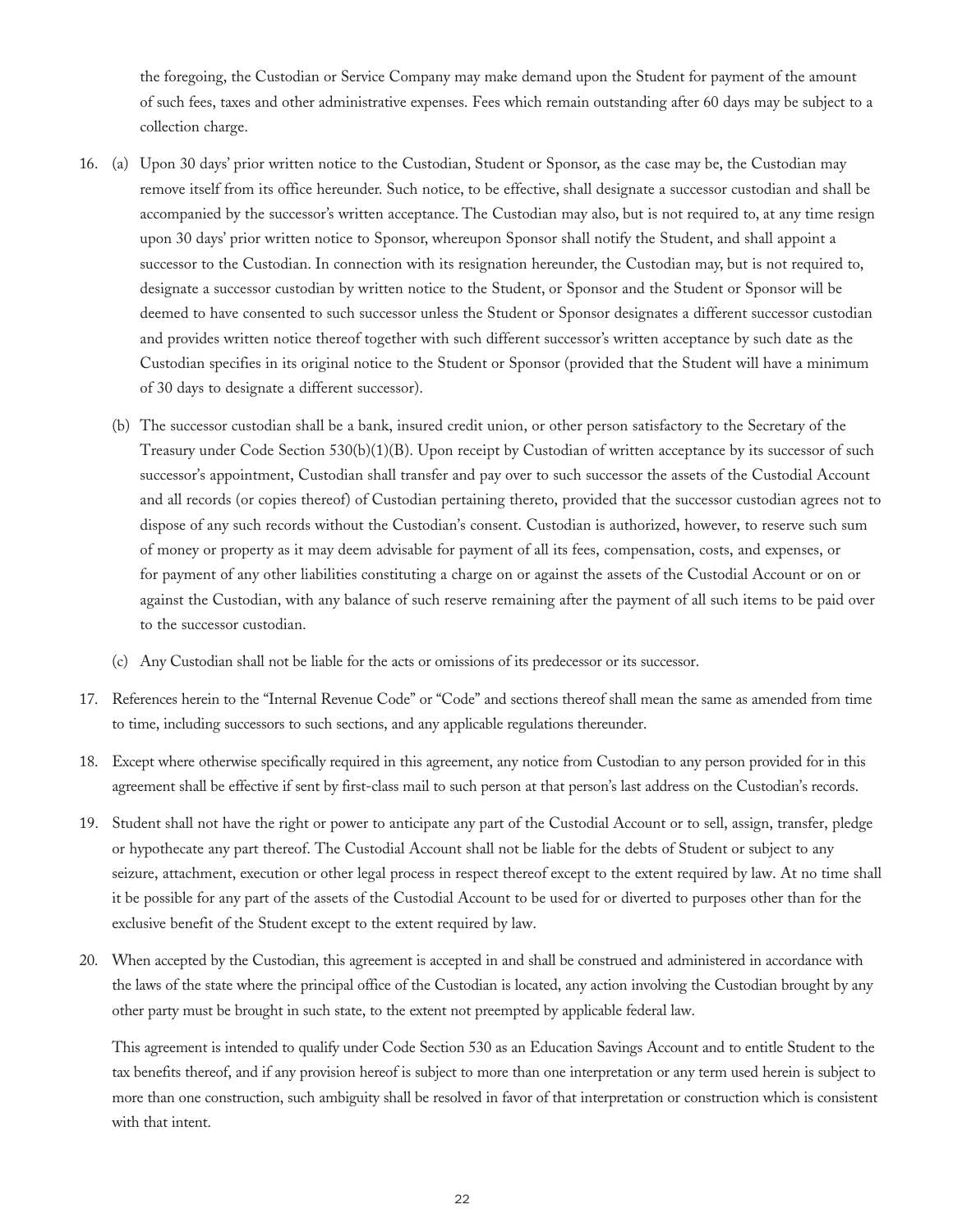However, the Custodian shall not be responsible for whether or not such intentions are achieved through use of this agreement, and Student is referred to Student's attorney for any such assurances.

- 21. Student (or Donor) should seek advice from Student's (or Donor's) attorney regarding the legal consequences (including, but not limited to, federal and state tax matters) of entering into this agreement, making contributions to the Custodial Account, and ordering Custodian to make distributions from the Account. Student (and Donor) acknowledges that Custodian and Service Company (and any company associated therewith) are prohibited by law from rendering such advice.
- 22. If any provision of any document governing the Custodial Account provides for notice, instructions or other communication from one party to another in writing, to the extent provided for in the procedures of the Custodian, Service Company or another party, any such notice, instructions or other communication may be given by telephone, computer, or other means, and the requirement for written notice will be deemed satisfied.
- 23. This agreement and the New Account Application signed by Student or Donor (as either may be amended) are the documents governing the Student's Custodial Account. Articles I through IX are in the form promulgated by the Internal Revenue Service in Form 5305-EA for use in establishing and maintaining an Education Savings Account under Code Section 530. If the Internal Revenue Service amends such form, the Custodian will amend this agreement accordingly, and the Student specifically consents to such amendment in accordance with Section 12(b) hereof. In addition, if there is any change in the legal requirements applicable to Education Savings Accounts, pending the adoption by the Internal Revenue Service of a revised Form 5305-EA, the Account may be operated in accordance with such changed legal requirements, notwithstanding that such operation may be in conflict with the unrevised version of Form 5305-EA.
- 24. The Donor and/or Student acknowledges that he or she has received and read the current prospectus for each Fund in which the Account is invested and the Coverdell Education Savings Account Disclosure Statement related to the Account. The Donor and Student each represent under penalties of perjury that his or her Social Security number (or other Taxpayer Identification Number) as stated in the New Account Application is correct.